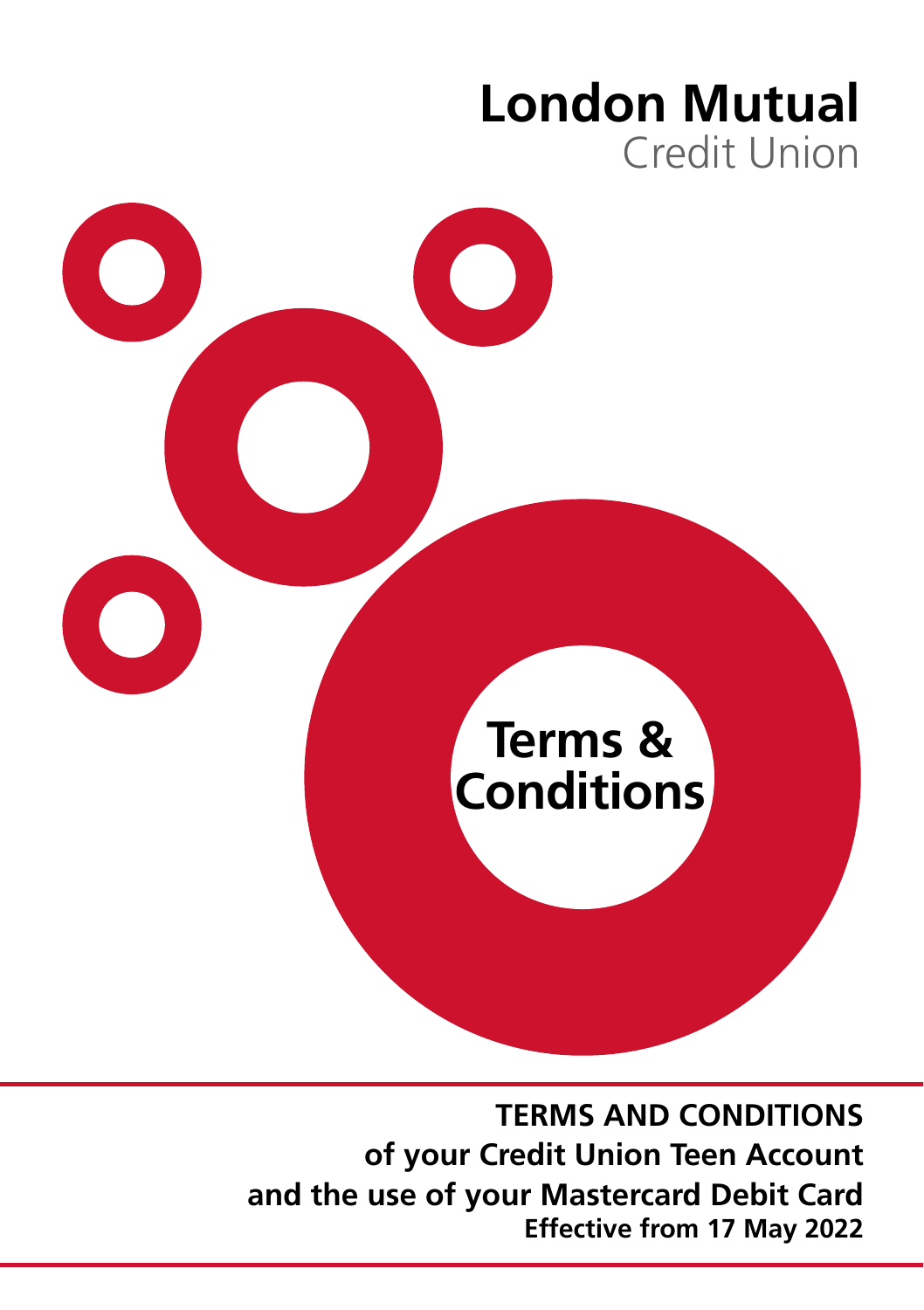# **CONTENTS**

# **Terms & Conditions for London Mutual Credit Union Current Accounts**

| $\mathbf{1}$   | About this agreement and your account                   |    |
|----------------|---------------------------------------------------------|----|
|                |                                                         |    |
| 2              | Using your account                                      |    |
| 3              | Payments and giving you information about your accounts |    |
| $\overline{4}$ | Paying for our services                                 |    |
| 5              | Changing these terms and ending this agreement          |    |
| 6              | What happens if something goes wrong?                   | 10 |
| 7              | Other important information                             | 11 |
|                |                                                         |    |

# **Debit card cardholder terms and conditions**

| 1  | Definitions                                            | 13 |
|----|--------------------------------------------------------|----|
| 2  | Your card                                              | 14 |
| 3  | Receipt of card and card activation                    | 14 |
| 4  | Use of your card                                       | 15 |
| 5  | Contactless                                            | 15 |
| 6  | Recurring Transactions                                 | 15 |
| 7  | Security                                               | 16 |
| 8  | Cancellation of your card                              | 16 |
| 9  | 3D Secure Debit Cards                                  | 16 |
| 10 | Expiry of your card                                    | 17 |
| 11 | Travelling Abroad                                      | 17 |
| 12 | Changes of terms and conditions                        | 17 |
| 13 | Lost and stolen cards, PIN or Card Number              | 18 |
| 14 | Fees and charges                                       | 18 |
| 15 | Disputed transactions                                  | 18 |
| 16 | Termination, suspension or restriction of your account | 19 |
| 17 | Contacting us                                          | 19 |
| 18 | Complaints                                             | 20 |
| 19 | Uses of your information                               | 20 |
| 20 | Liability of Service Providers                         | 20 |
| 21 | Your liability                                         | 21 |
| 22 | General                                                | 21 |
|    |                                                        |    |

# **How to contact us 22**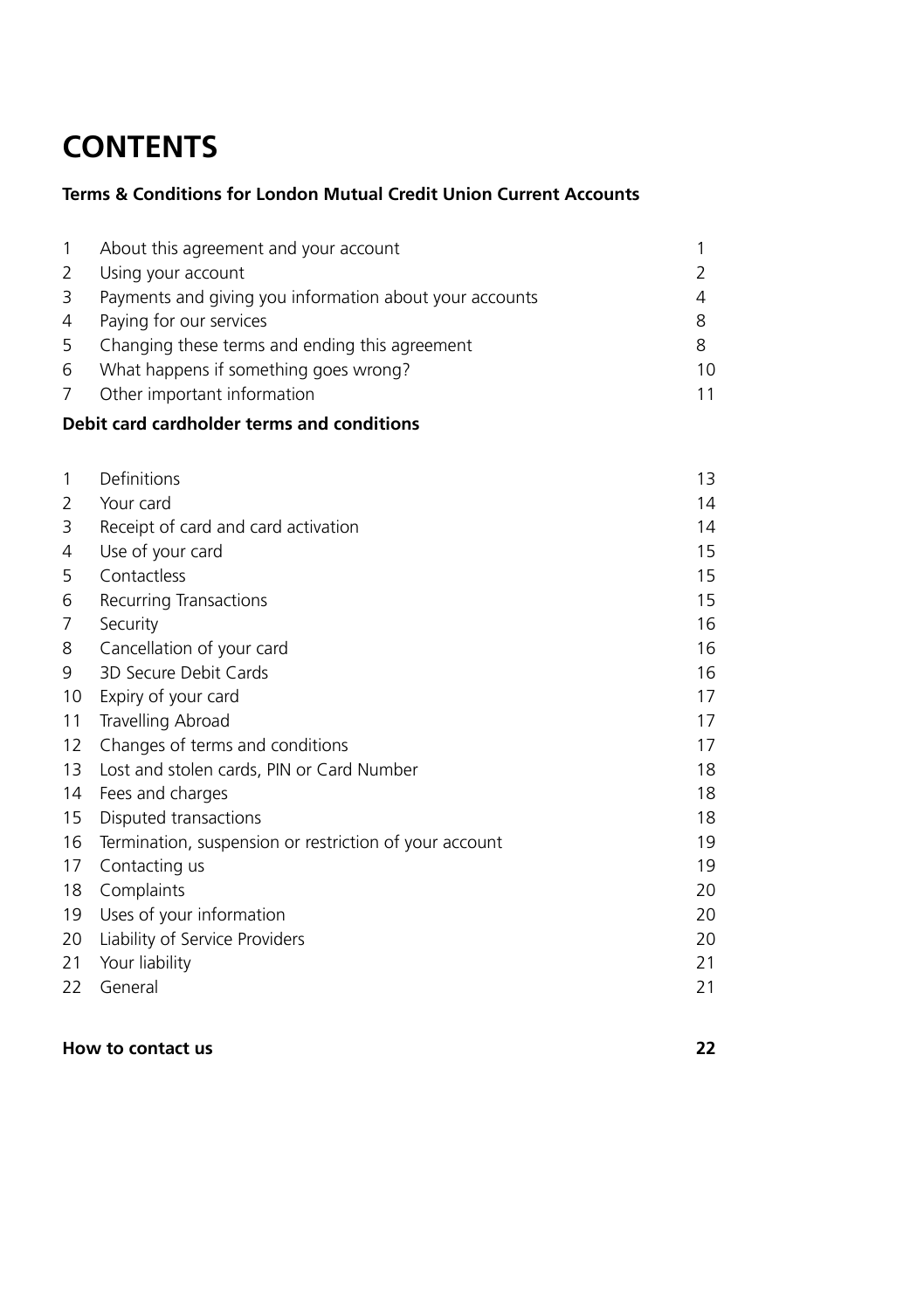# **TERMS & CONDITIONS FOR LONDON MUTUAL CREDIT UNION TEEN ACCOUNTS**

You must be aged between 13-17 to be eligible for this account

Please read these terms and conditions and keep them safe

# **1 - ABOUT THIS AGREEMENT AND YOUR ACCOUNT**

# **1 - About this agreement**

**1.1 -** Our agreement with you is made up of the terms and conditions:

(a) in this document;

(b) in the Fees and Charges Schedule relevant to your account (which contains our interest rates and charges and related terms); and (c) additional terms in other documents we give you or put on our website that we say are part of our current account agreement.

 It covers sterling personal current accounts. **1.2** - If there is a difference between the terms in this document and the Fees and Charges Schedule relevant to your account or any additional terms or an account, the Fees and Charges Schedule or additional terms will apply. **1.3** - We'll also give you information about how to use your account. This could be in the Welcome Guide, on our website and in other documents we give you.

**1.4** - Where we use examples in this agreement to make things clearer for you, the meaning of the conditions is not limited to the specific examples we've given.

**1.5** - In this agreement:

(a) the 'credit union', 'we', 'us' or 'our' means' London Mutual Credit Union Limited, 4 Heaton Road, London, SE15 3TH; and (b) 'you' means the member the account is in the name of.

# **2 - When can we transfer our rights under this agreement to others?**

**2.1** - We may transfer our rights and our responsibilities under this agreement. We'll only transfer our responsibilities to another person if it is authorised to hold your money, we reasonably believe that it is capable of carrying out our responsibilities instead of us and it agrees to do so. We'll tell you about any transfer and when it will take effect and you agree that we'll be released from all responsibilities from that date. **2.2** - You may not transfer any of your rights or responsibilities under this agreement to

any person.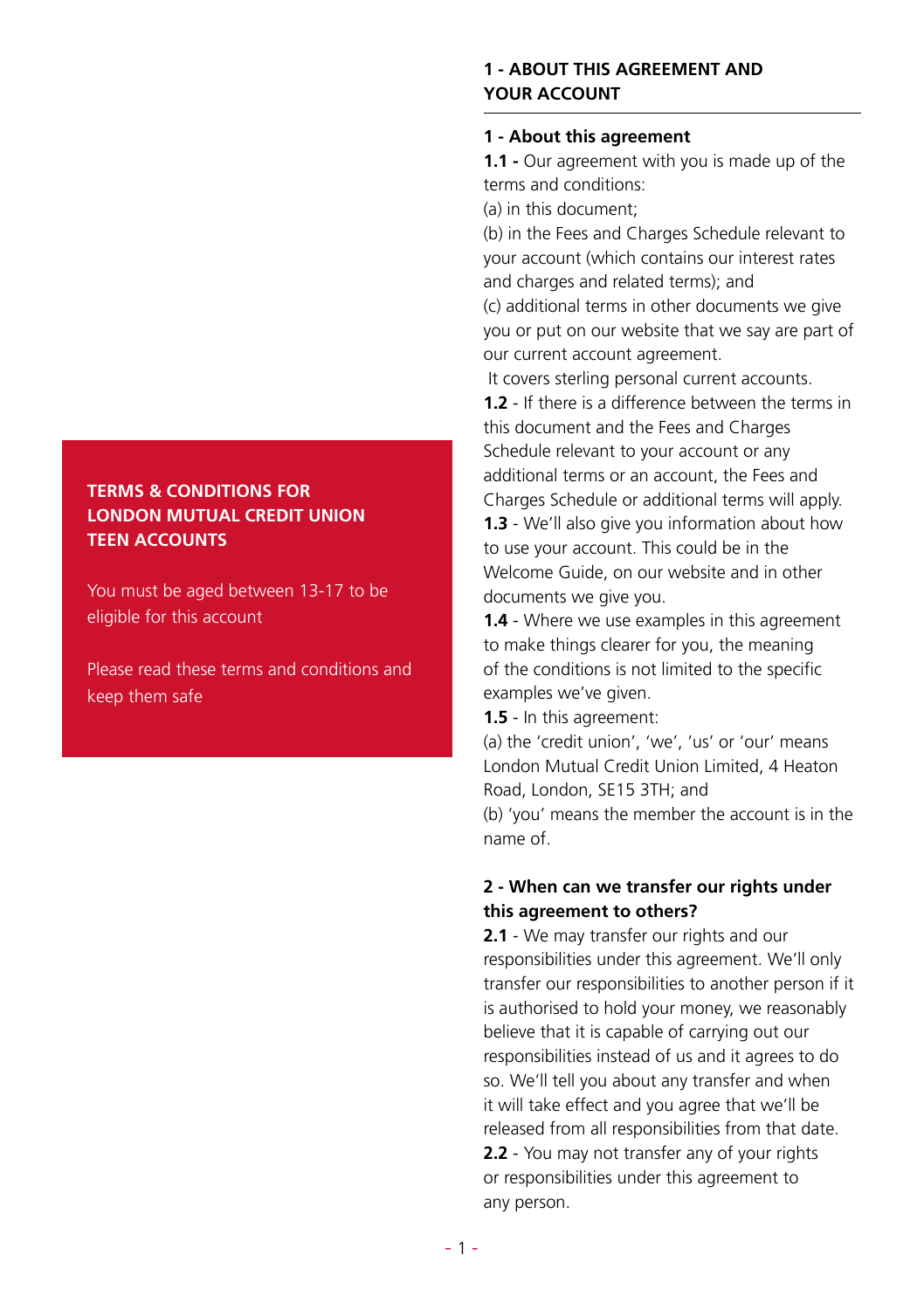# **3 - What law applies to this agreement?**

**3.1** - This agreement (and all our dealings with you before the agreement) is governed by the laws of England and Wales. Any dispute which arises in relation to this agreement shall be dealt with by any court in the United Kingdom, Isle of Man and Channel Islands which is able to hear the case.

# **4 - Tax reporting**

**4.1** - If we believe you may have tax obligations in other countries, we may disclose information about you directly to those tax authorities, or to HM Revenue & Customs, which may share the information with the other tax authorities.

# **5 - Reporting problems and how we contact each other**

**5.1** - You must use the contact details at the back of this booklet to report an unauthorised payment or possible loss, theft or unauthorised use of a payment device or security details, or to contact us for any other reason.

#### **What do we mean by security details?**

These are personalised details you must use to make an instruction, confirm your identity or to access any payment device (for example a password, security code, PIN)

#### **What do we mean by payment device?**

This means a card or other device you can use to make payments or access your account (such as a smart phone that has your card or account details on it).

**5.2** - We'll contact you and give you notices using the most recent details you have given us.

# **Please Note**

Wherever in this agreement we say we'll contact you, we'll use post, telephone or any electronic or digital message (including internet, email and text message) as appropriate. We'll assume that you've received any letter or other personal notice we send using your contact details within two business days after we've posted or

sent it. You must tell us immediately of any change of address or other contact details. We may ask for evidence of the change.

#### **2 - USING YOUR ACCOUNT**

#### **6 - Maximum balance**

Applicable to all new and existing accounts. In order to protect you and the Credit Union and to minimise potential fraud on your current account, the Credit Union reserves the right to set a maximum balance that can be kept in your current account at any one time. As at April 2019 this is £2,000 until further notice. The Credit Union reserves the right to change the maximum balance limits from time to time. We will give you one month's notice before any future changes to the maximum balance limit. Any funds above this maximum balance will be transferred automatically to your CUCA Safe account at the end of each business day. You can use your online/mobile banking to transfer funds back to your current account or call us on 020 3773 1751 during our Helpdesk opening hours.

# **7 - How do we confirm that we're authorised to take action on your account? How do we check your identity?**

**7.1** - We'll assume that we are dealing with you and that we are authorised to provide information about your account, make payments, provide new services, open or close accounts and do other things we are asked to do without further checks if we've checked your identity:

(a) by seeing some evidence of identity, such as a passport, in one of our branches;

(b) by confirming the security details used in connection with a payment device (except for some low-value contactless payments);

(c) by getting your written signature on paper or; (d) by confirming the security details used with

Telephone, Mobile and Online Banking.

 In future, we may add other ways of checking we are dealing with you.

# **When can someone else operate your account for you?**

**7.2** - You can allow another person (a 'third party') to operate your account. If you want to do this you'll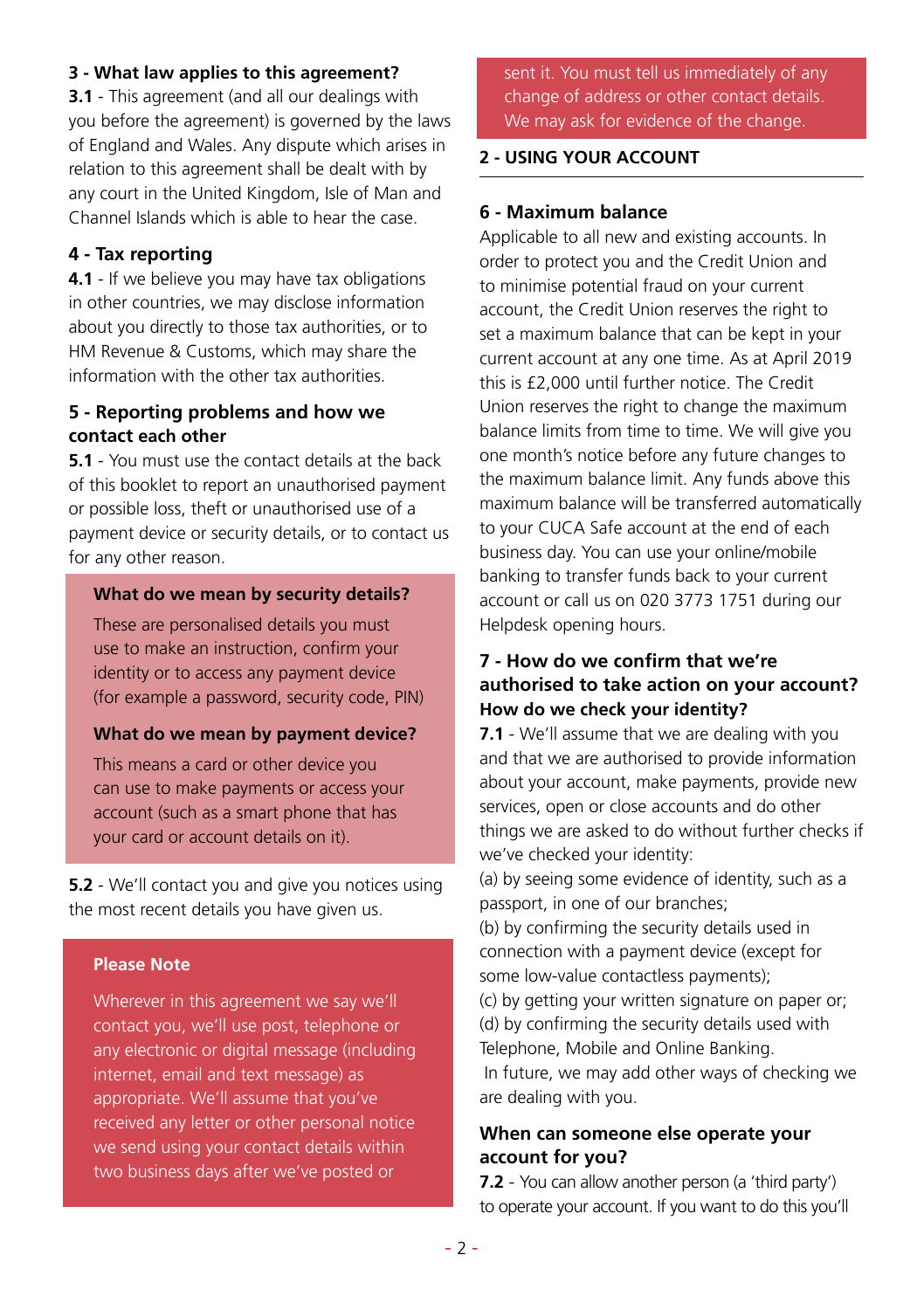have to sign a document called a third-party mandate. **7.3** - Another person may be appointed to act for you when you are not able to. This person would be your 'attorney' and we'll need to have a legal document called a Power of Attorney before we can allow them to use your account.

**7.4** - These conditions will apply to any third party or attorney allowed to use your account and you will be responsible for everything they do even if they cause you to break the agreement.

# **8 - What must you do to keep your account secure?**

**8.1** - You must act reasonably to prevent misuse of your account, any payment device and your security details. If you don't, we may block access to your account to protect you and us from unauthorised access to your account (including your use of a payment device, Telephone, Mobile and Online Banking). We'll also do all we reasonably can to prevent unauthorised access to your account. Please read the information in the section headed 'Keeping your account secure' at the back of this leaflet.

**8.2** - If someone else tries to access your account using a payment device, cheques or security details, you must contact us as soon as possible. We'll ask you to give us information or other help and we may also give, or ask you to give, information to the police to assist with any investigation.

**8.3** - If you find a payment device or cheques after you have reported them lost or stolen or you think someone has used or tried to use them you must not use them. You must destroy them and return them to us if we ask.

# **9 - What happens if there's an unauthorised or incorrect payment from your account?**

#### **Incorrect payments**

**9.1** - You must call us as soon as you can after you notice that a payment you asked us to make has not been sent to the right person or account. If the payment was to an account at another bank in the UK and the payment was not made properly or didn't arrive, we'll immediately refund the payment unless:

(a) there was a mistake in any of the details you gave us for the payment; or

(b) we can show that the payment was received by the other person's bank; or

(c) you tell us more than 13 months after the payment was made, though we may agree to investigate the matter.

**9.2** - If a payment goes to the wrong person or is delayed because you gave us the wrong payment details, we will not be liable but, if you ask us, we'll try to recover the payment for you. We may charge our reasonable costs for doing this but we'll tell you the maximum amount you'll pay first.

#### **Unauthorised payments**

**9.3** - You must call us as soon as you notice that an unauthorised payment has been made from your account. If this happens, we'll immediately refund the amount of the unauthorised payment unless any of the following apply:

(a) you tell us more than 13 months after the payment was made;

(b) we can prove that you acted fraudulently; Please Note

If you've acted fraudulently you'll be liable for all payments from your account.

(c) we can prove that the unauthorised payment was made because of your gross negligence; or

#### **Please Note**

If you've been grossly negligent you'll be liable for all payments from your account until you've told us that the payment device or security details have been lost, stolen or you suspect misuse.

An example of gross negligence would be if you knowingly give your card and PIN number to someone else.

(d) we can prove that the unauthorised payment was made because the payment device was lost or stolen or we can show you failed to keep your security details safe. In this case you'll be liable for the unauthorised payment up to a maximum of £35 and we'll reduce the refund by this amount. **9.4** - You are not liable for any unauthorised payment made remotely (for example by telephone or the internet) and in some other circumstances, unless you have acted fraudulently or were grossly negligent,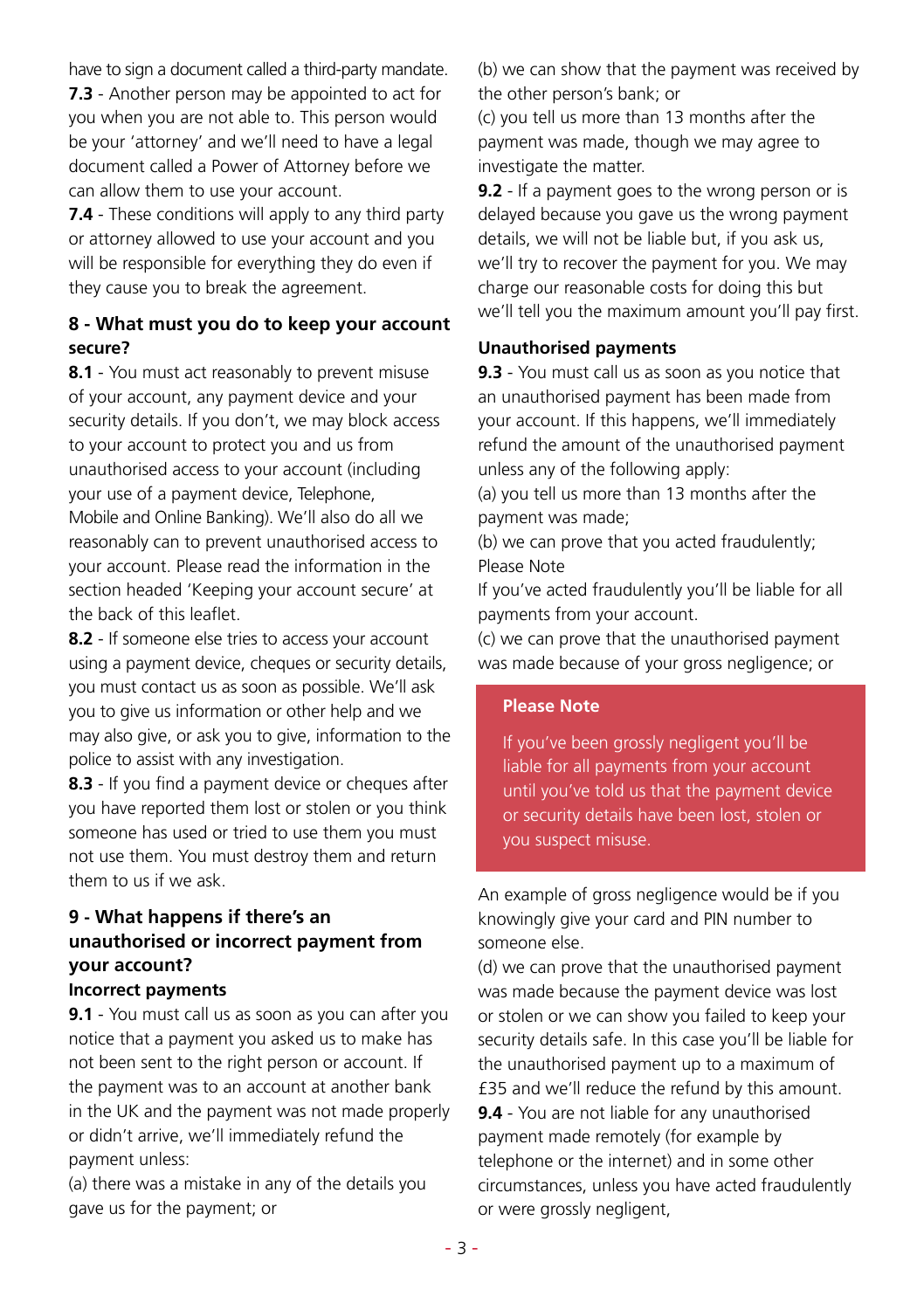**9.5** - A payment is not unauthorised, and we will not refund it, if it was made by someone using a payment device or security details with your consent.

# **How much will we refund and can we reverse a refund?**

**9.6** - If we give a refund for any reason we'll return your account to the position it would have been in if the payment had not taken place by refunding the payment and any interest we charged on it (or by paying any interest we would have paid on it). If we provide a refund but later investigation finds you were not entitled to it, we'll return your account to the position it would have been in if we had not made the refund.

# **3 - PAYMENTS AND GIVING YOU INFORMATION ABOUT YOUR ACCOUNTS**

#### **What do we mean by business day?**

Any day except Saturday, Sunday or a bank holiday in England and Wales.

#### **What do we mean by cut-off time?**

This is the latest time on any given day that we can process payment instructions. You can ask us for the relevant cut-off time when you give us a payment instruction.

#### **10 - Payments into your account**

#### **General**

**10.1** - Payments can be made into your account by cash, cheque, or electronically by direct transfer from another account. Payments in other currencies can be made by cheque but we do not accept payments in all currencies. Ask us if you want to know which currencies we do accept. **10.2** - We can refuse to accept a payment into your account if we reasonably believe that accepting it might cause us to breach a legal requirement or might expose us to action from any government or regulator.

#### **Payments into your account by mistake or fraud**

**10.3** - If we reasonably believe that a payment into your account was made as a result of fraud, we will remove the payment or take other steps to make sure the amount of the payment is not available for you to use.

**10.4** - If we reasonably believe that a payment was made into your account by mistake we will return it to the paying bank unless you can show us that it was not made by mistake. We will take these steps before returning the payment: (a) If you received the payment up to two months before we find out about the mistake, we will tell you about it and give you 15 business days to show us that it was not made by mistake. During this period we will make sure the amount of the payment is not available for you to use (we might do this by taking the amount out of your account or by limiting access to the amount on the account). (b) If you received the payment more than two months before we find out about the mistake,we will contact you before restricting your ability to use the amount of the payment and before we return it to the paying bank.

**10.5** - If you don't have enough money in your account when we take a mistaken payment out of it, you won't be liable for any informal overdraft fees that you would have paid as a result.

**10.6** - If we mistakenly credit funds to your account, we'll either take the amount out of your account or limit your access to the amount on your account. If this happens, we'll normally tell you before taking action.

#### **Payments in (other than by cheque)**

**10.7** - The table below shows:

(a) how quickly we add these payments to your account after we have received them; and (b) when we treat them as part of the amount on your account for working out interest.

| Payment in          | When you can use them |  |
|---------------------|-----------------------|--|
| Cash at one of our  | Immediately           |  |
| branches during     |                       |  |
| opening hours       |                       |  |
| Internal transfer   |                       |  |
| between accounts    |                       |  |
| held with London    |                       |  |
| Mutual Credit Union |                       |  |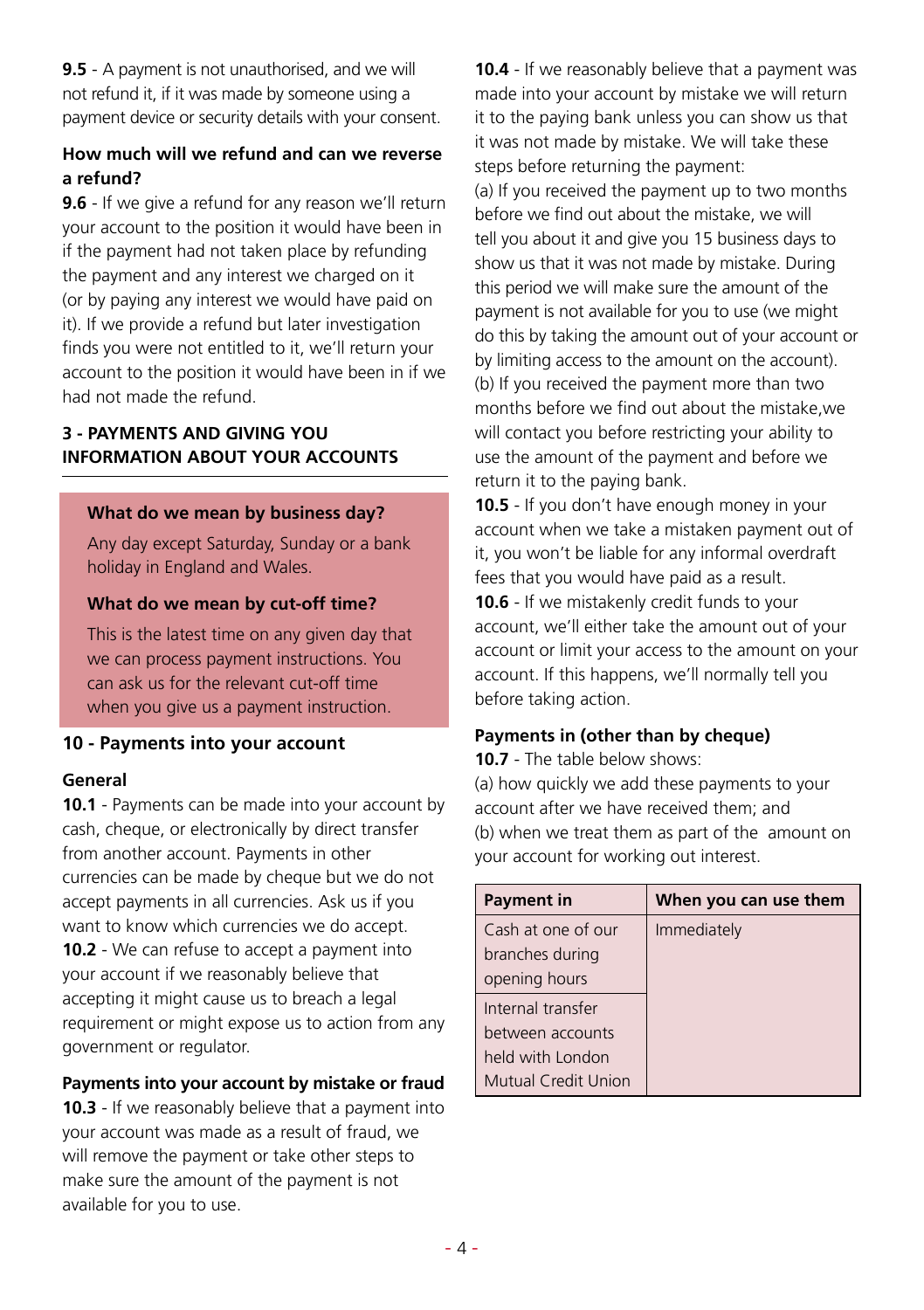| All other payments | Within two hours (If        |
|--------------------|-----------------------------|
|                    | the payment is received     |
|                    | after the close of business |
|                    | or on a non-business day,   |
|                    | it will count for interest/ |
|                    | dividend on the next        |
|                    | business day. Applicable    |
|                    | only for interest/dividend  |
|                    | bearing accounts)           |

#### **Payments in other currencies**

#### **Please Note**

We do not accept cash deposits or bank transfers in currencies other than Sterling.

#### **Cheques paid into your account**

**10.8** - We show a cheque payment in your account on the day we receive it but we then have to collect the payment from the paying bank. During the time this takes we treat the payment as follows:

#### **Please Note**

London Mutual Credit Union is not a clearing bank. Therefore, we deposit your cheques for clearance at a Post Office. This increases the cheque clearing times considerably. Cheques deposited in your credit union current account may take up to 15 working days to clear before funds are available for withdrawal.

**10.9** - If a cheque paid into your account is returned unpaid we'll tell you and take the payment from your account. If your account goes overdrawn because we've taken out the amount of an unpaid cheque, we'll treat this as a request for an informal overdraft and Unpaid cheque charges may apply.

#### **Paying international cheques into your account**

**10.10** - We cannot always process a foreign cheque, for example if exchange controls apply. You will be responsible for the cost to us of processing, or trying to process, a foreign cheque. We'll take our charges, and any charges made by the foreign bank, from the account you told us to pay the cheque into. **10.11** - To pay a foreign currency cheque (or a sterling cheque where the paying bank is not in the UK,

Channel Islands, Isle of Man or Gibraltar) into your account we have to collect it from the paying bank.

#### **What do we mean by collect?**

This means we'll send the cheque to the bank that London Mutual Credit Union banks with and they will present it to the paying bank. When we get payment from the paying bank we'll convert the amount of the cheque into sterling using the standard exchange rate of our bank and we will pay that amount into your account. The time this takes will vary depending on the paying bank or its country. We may use an agent to collect payment.

**10.12** - In this case, if the foreign bank returns the cheque or asks for the money to be returned after we've collected it, we'll take enough money from your account to cover the payment in the foreign currency. This may not be the same as the amount we paid into your account if exchange rates have changed. We'll do this even if you have already spent the money or if it will put you into an informal overdraft.

#### **11 - Making payments from your account**

#### **How we decide whether to make a payment**

**11.1** - We'll make a payment from your account if you ask us to unless:

(a) you do not have enough money in your account; (b) we know that the account details or reference details you give us are incorrect;

(c) you are seriously or repeatedly in breach of these conditions;

(d) you've not provided any extra identification that we've reasonably asked for;

(e) the payment exceeds a particular amount;

(f) we suspect fraudulent or criminal activity; (g) there has been, or we suspect, a breach of security or misuse of your account, security details

or a payment device; or (h) we reasonably believe that doing so would cause us to breach our legal or regulatory obligations.

**11.2** - If we refuse to make a payment, we'll let you know why as soon as we reasonably can, unless the law or any regulation prevents us from doing so.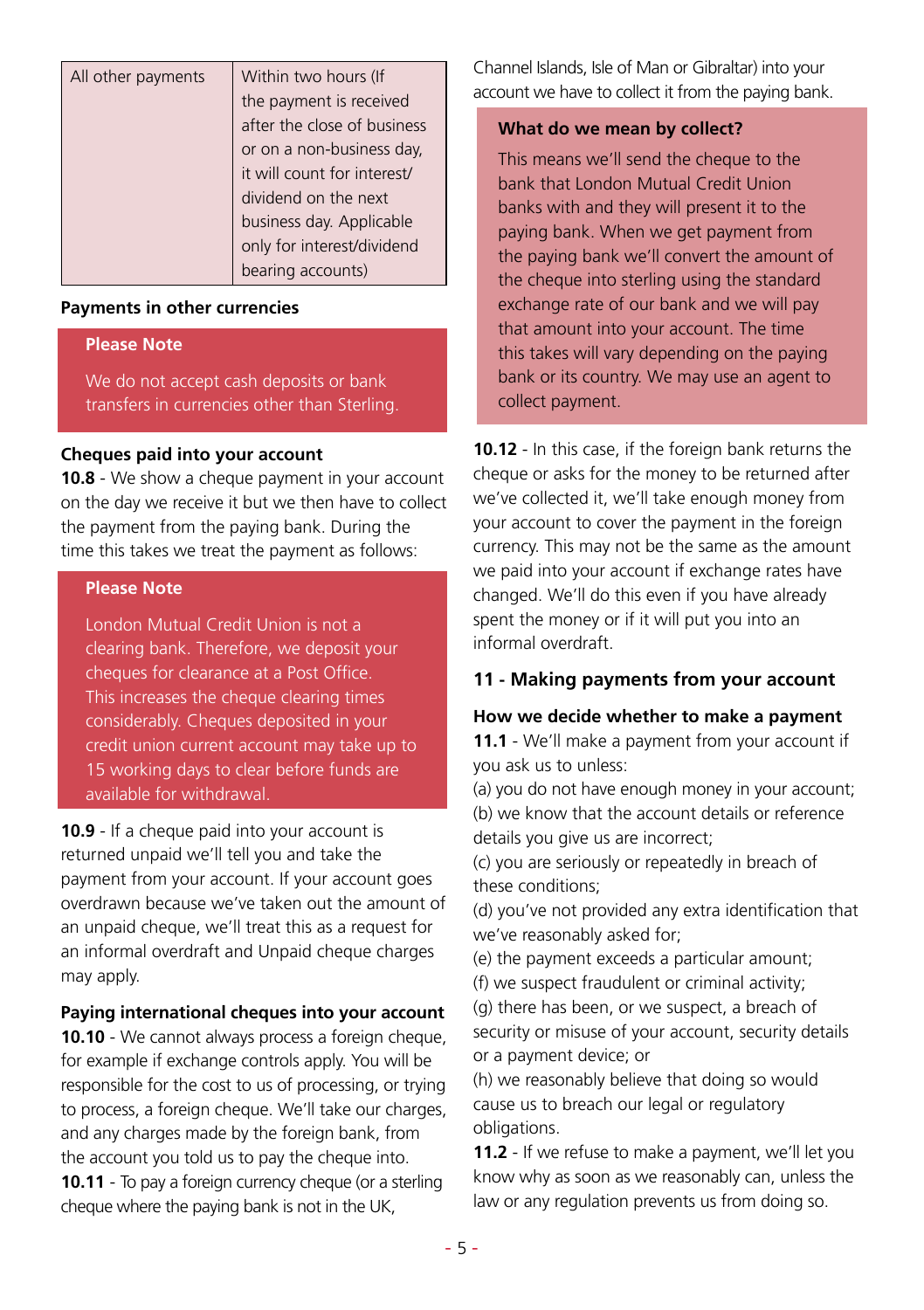If we aren't able to tell you in advance then we'll contact you as soon as possible afterwards (and at the latest by the end of the day on which the payment should have been received).

**11.3** - We can block or suspend your use of any payment device (and related services such as Telephone, Mobile and Online Banking) if we reasonably believe it's necessary because of: (a) a significantly increased risk that you may be unable to pay any money you owe us on the relevant account (for example, if you have gone over a formal overdraft limit);

(b) suspected fraudulent or criminal use of the payment device; or

(c) security concerns (for example, if we know or suspect that your payment device and/or security details have been misused).

**11.4** - If we block or suspend the use of a payment device, we'll let you know why as soon as we reasonably can, unless the law or any regulation prevents us from doing so or if we believe doing so would compromise reasonable security measures.

**11.5** - If you are using a payment device (such as a card) to make a payment or withdraw cash, the retailer, or organisation which owns the cash machine, will tell you that the payment or withdrawal has been refused. For certain contactless transactions, it may not be possible to confirm at the point the card is used that the transaction has been refused.

**11.6** - You can call us as soon as you become aware that a payment has been refused. Where appropriate we will tell you how to correct any errors which led to our refusal.

#### **Cash withdrawals**

**11.7** - You can withdraw cash at branches or by using a cash machine. There's a daily limit on the amount you can pay or get in cash from a cash machine. We'll tell you what it is when we send your debit card.

#### **Payments (other than by card or cheque)**

**11.8** - To make a payment from your account in one of the ways set out in the table below, you will need to give us details of the account to which you want to make the payment. This is usually the sort code and account number. It is your responsibility to check that the details are correct before asking us to make a payment.

**11.9** - If a payment made to you is delayed due to a technical issue by us , resulting in a delay to your payment being received into the payee's account, we will contact the payee's bank and ask them to credit the account with the amount due.

**11.10** - The table below shows how long payments take to reach the payee's bank after we've received your request to make the payment and taken the money from your account.

If we don't receive a payment request before the cut-off time on a business day, we'll treat your request as received on the next business day. The timings set out in the box below will begin then.

| <b>Payment type</b>                                                              | Cut-off | When the<br>payment will<br>reach the payee |
|----------------------------------------------------------------------------------|---------|---------------------------------------------|
| Internal transfer<br>between accounts<br>held with London<br>Mutual Credit Union | N/A     | Immediately                                 |
| Standing order                                                                   | N/A     | On the agreed<br>date for payment           |
| All other payments                                                               | 4pm     | Before close of<br>business day             |

#### **Please Note**

**Please Note**

If you ask us to make a payment on a future date, we'll make the payment on that date, unless it is a non-business day, in which case we may make the payment on the next business day.

If you want to make regular payments by standing order you must set it up in advance.

**11.11** - In some circumstances, it may take us longer to process your payment. For example, to protect you from fraud and scams, we may verify some payments to new payees manually. For transactions made outside of working hours, the payment may not be released until the next available working day.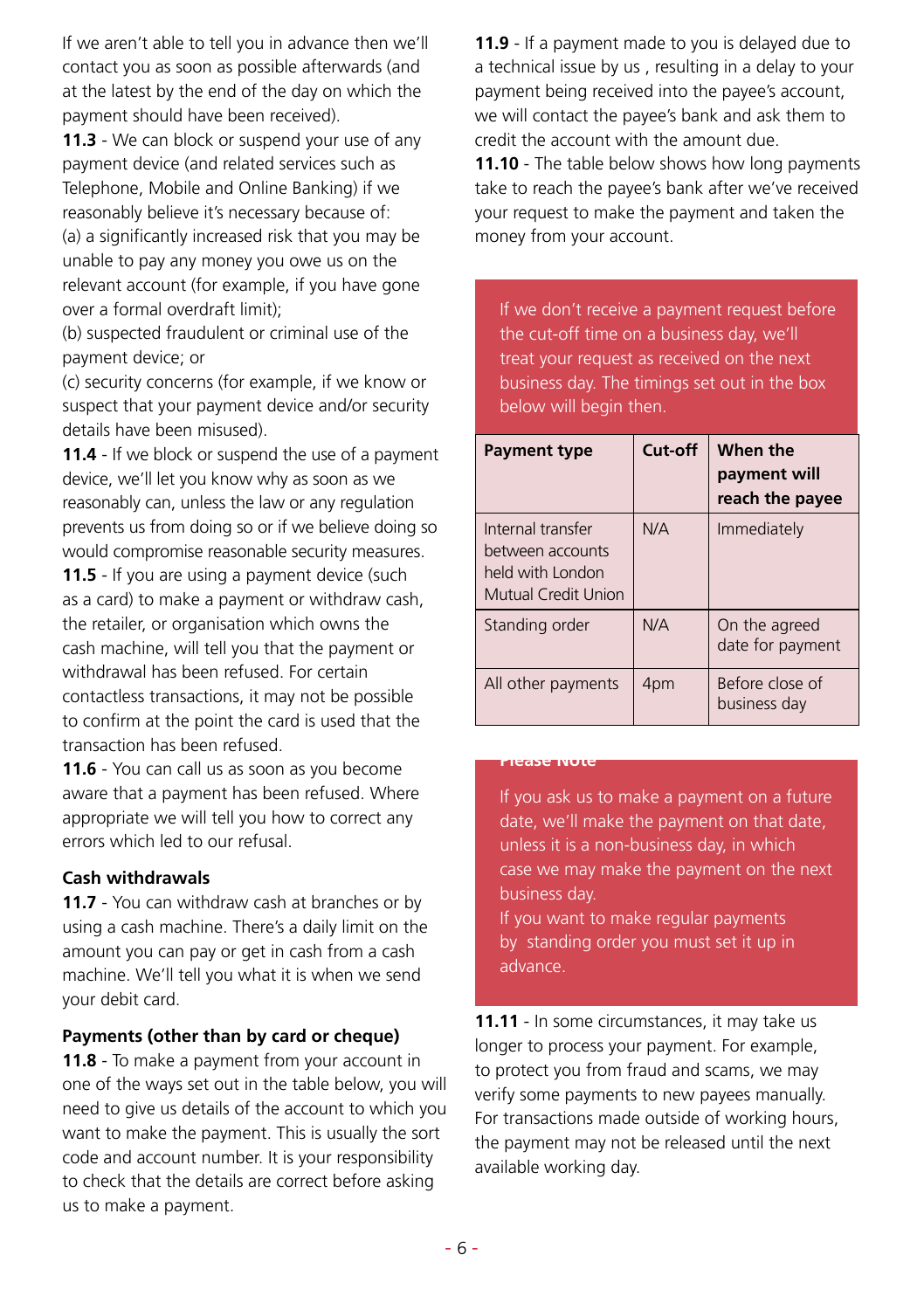#### **Payments by card**

**11.12** - If you use your card to withdraw cash or to make a payment, we'll take the funds from your account after we receive confirmed details of the withdrawal or payment from the relevant payment scheme, such as MasterCard. This may be on a business or a non-business day.

**11.13** - If you use your card for a transaction (e.g. a cash withdrawal or a payment) in a currency other than sterling, we'll convert it into sterling on the day MasterCard processes it, using the MasterCard scheme exchange rate which is available at [www.mastercard.co.uk.](https://www.mastercard.co.uk/en-gb.html) We also apply charges to these transactions. You can find our charges in the Fees and Charges Schedule. **11.14** - We may replace your card with a different type of card available under this Agreement after reviewing your usage of the card (including but not limited to multiple reports of fraud on the type of card). We'll tell you about the features of the card when we send you the replacement.

**11.15** - If you use your card to make a payment, the retailer is paid when it processes the payment at point of sale.

#### **Other payments from your account**

**11.16** - We may be required by law to make payments to a third party (e.g. under a Child Support Agency deduction order) or take other action in relation to your account (e.g. freezing funds). If this happens, we'll tell you unless we are prevented from doing so (for example, if it is forbidden by law or regulation).

#### **12 - Cancelling or changing payments (other than cheques)**

**12.1** - You cannot change or cancel a payment that you have asked us to make immediately. This includes card payments.

**12.2** - If you want to cancel a standing order, regular card payment (Continuous Payment Authority) or any other future dated payment (such as a bill), you must call us by 4pm on the business day before the payment is due to be made. Standing orders can be cancelled using Online Banking, at least one business day before the payment is due to be made. If you do cancel a standing order or regular card payment, you should also tell the organisation or retailer that collects the payment so that they can cancel or change it as well.

**12.3** - If you cancel a regular card payment, in certain circumstances it may not be possible for us to stop any subsequent payments coming out of your account. If this happens, we'll treat the payment as unauthorised and give you an immediate refund.

**12.4 -** If you cancel a regular card payment for a subscription service you will not be able to set up another regular card payment again for the same service using your existing card. If you do wish to set up a regular card payment for the same service you will need to order a new card from Us.

**12.5** – We may charge a small administration fee if you cancel a regular card payment. The fee reflects the cost to us for cancelling the regular card payment. You can find out the level of the fee in the Fees and Charges Schedule or by contacting us

#### **13 - Statements**

**13.1** - To help you keep track of your money, we'll provide you with a quarterly written statement. We could also provide statements on your request **13.2** - The statement will show the balance on your account, the date and amount of each transaction, details to enable you to identify each transaction (these may be a reference for the transaction or sender/recipient) and any charges. You'll also be able to get these details through our Mobile or Online Banking services.

**13.3** - You must check your statement and tell us as soon as possible if there's a payment in or out of your account that you don't recognise.

**13.4** - You can contact us for more information about any transaction on your account.

# **4 - PAYING FOR OUR SERVICES**

#### **14 - Interest and charges**

**14.1** - We may require you to pay interest and charges in certain circumstances.

**14.2** - The interest rates payable by you and charges that apply to the current account and related services, if any, are set out in the Fees and Charges Schedule relevant to your account. You can also find out our rates and charges in branch, by calling us or visiting our website.

**14.3** - If your account goes overdrawn for any reason we may charge interest on the overdrawn balance.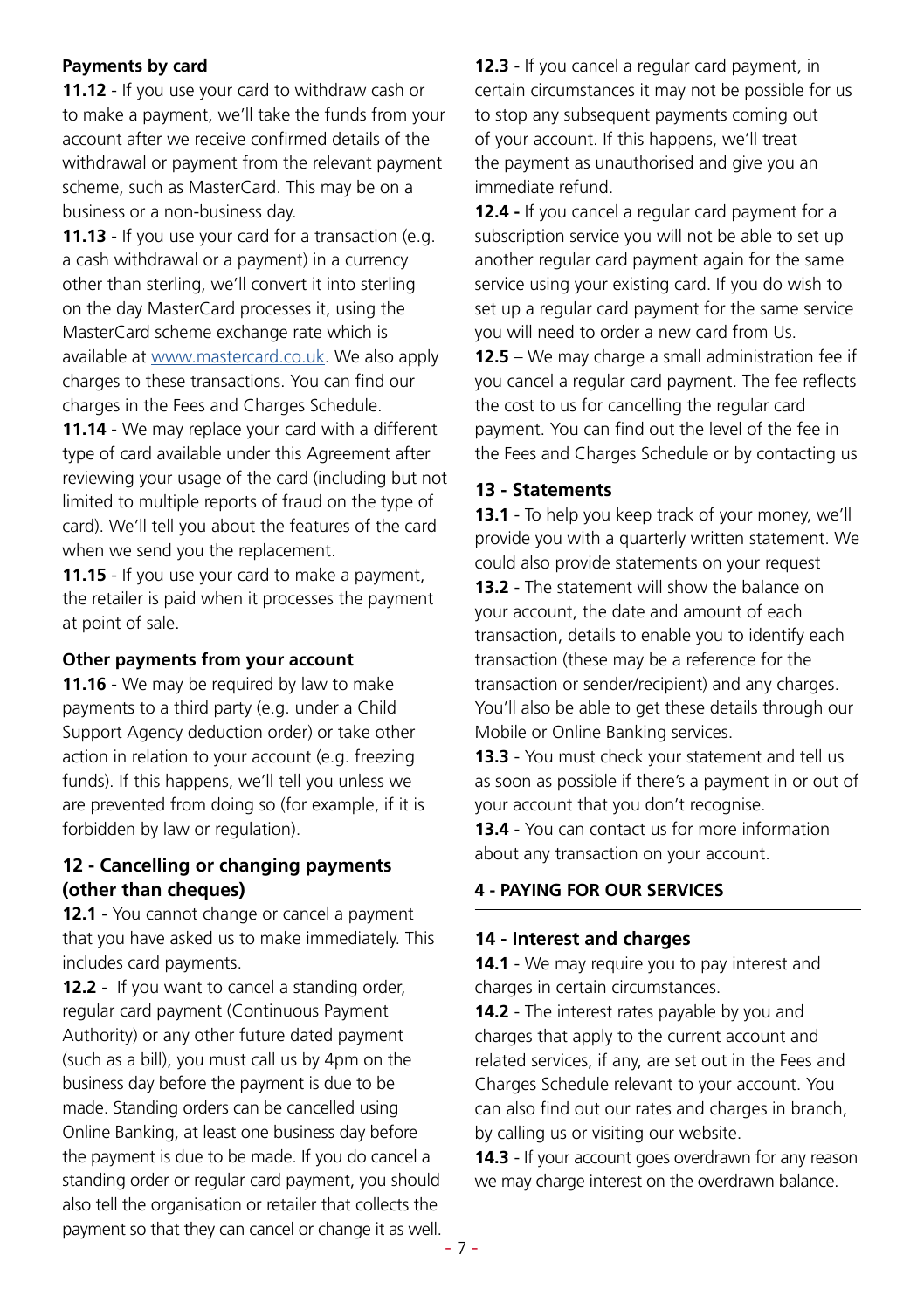#### **Charges and exchange rates**

**14.4** - If you withdraw cash in a currency other than sterling it will be converted into sterling before it is debited from your account. The conversion will take place on the day MasterCard processes it, using the MasterCard scheme exchange rate which is available at [www.mastercard.co.uk](https://www.mastercard.co.uk/en-gb.html). Exchange rates vary daily, so the rate may differ from what it was when the transaction took place.

#### **Interest**

**14.5** - We'll calculate any interest on the daily overdrawn balance of your account. Unless we tell you otherwise, we will charge interest on the 21st day of each month or the next business day.

#### **Debit interest**

**14.6** - We may take any debit interest and charges you owe us from the same account or from any other account you have with us. We'll tell you personally about overdraft charges and interest you have to pay at least 14 days before we take them from your account. We'll also tell you the date this will happen. We add interest to your account balance each month and we charge interest on the debit balance on a daily basis.

#### **5 - CHANGING THESE TERMS AND ENDING THIS AGREEMENT**

#### **Please Note**

This agreement will continue until either you or we end it. It is not for a fixed or minimum period.

For this reason, we need to be able to make changes to the agreement for the reasons set out below or for reasons we cannot predict now, as long as it is fair for us to make a change where those reasons apply. We may also need to make a change without giving a particular reason but, if we do this, we'll always tell you in advance, explain how the change will affect you and you will be able to end the agreement without cost if you don't want to accept the change.

# **16 - Changes**

#### **When we can make changes**

#### **16.1** - We can:

(a) increase or decrease our interest rates and charges and change any other terms (including the availability of account services) to reflect an actual, or reasonably expected, change in:

(i) our underlying costs; or

(ii) law or regulation, codes of practice or industry guidance that applies to us, a ruling of a court, ombudsman or similar body or undertaking given to a regulator; or

(iii) our way of doing business, including the introduction of new technology; or

(b) make a change to our interest rates, charges or any other term, that is for your benefit, for example we might make these conditions fairer or easier to understand, correct mistakes or reflect changes in technology; or

(c) make changes to our interest rates, charges or any other terms to reflect any other actual or reasonably expected change that affects us if it is reasonable for us to pass the impact of the change on to you.

Any change we make will be reasonably proportionate to the impact of the underlying change on us. We won't make changes to cover the same cost twice.

#### **How we can make changes**

**16.2** - If we increase interest rates we pay you, or decrease interest rates you pay on informal overdrafts:

(a) the new rate will apply immediately; and (b) within the next 30 days we'll tell you about the change on our website, by branch notices, national press advertisements, statement messages or inserts or by writing to you (this can include email) or by any combination of these methods.

**16.3** - We'll give you at least one months' notice before we make any other changes.

**16.4** - The new terms will apply to your account automatically at the end of the notice period, but if you do not want to agree to the change, you can switch your account or close it without paying any extra charges or interest, at any time until the change takes effect. If you do not switch or close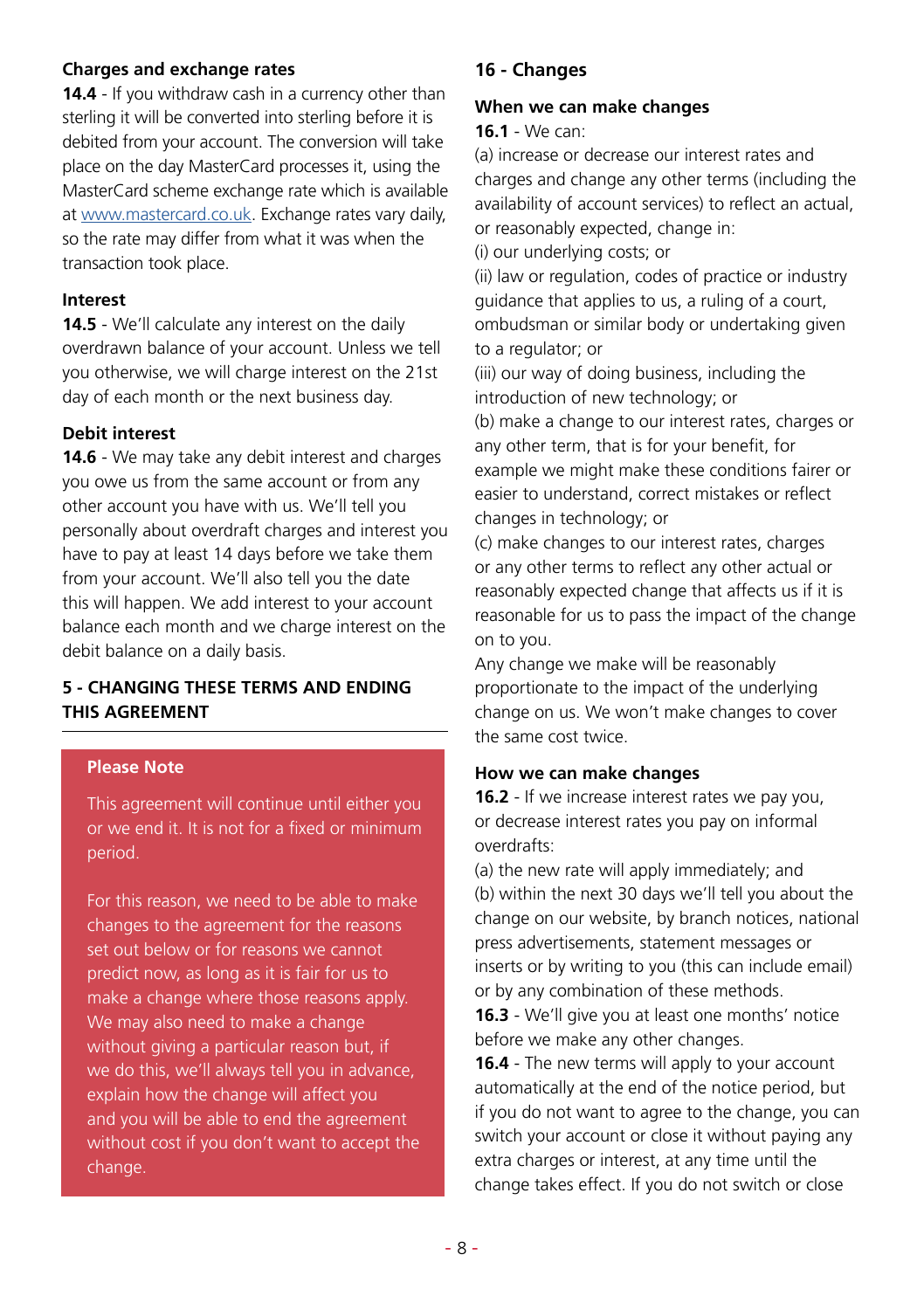your account we'll assume you've accepted the change.

#### **Please Note**

Remember, you can close your account at any time without any extra charge.

# **17 - Ending services and closing your account**

#### **Converting your account**

**17.1** - On your 18th birthday we will convert your account to one of our adult account types. We will write to you at least one month in advance to give you notice.

**17.2** - You can select the account type you want your Teen account to be converted to. We will send you details of the different accounts and associated fees and charges when we write to you. If you don't contact us by the day before your 18th birthday, we will convert your account to E-account, which is free of charge but offers no debit card.

**17.3** -When we convert your Teen account to an adult current account, we may have to issue you with a new card relevant to your new account type. You will still be liable for any pending transactions you have already made using your old card.

# **Closing your account by giving notice**

**17.4** - If we convert your teen account to an E-account, your debit card will no longer be active from the day of your 18th birthday.

**17.5** - We may end this agreement, close your account and stop all account services (including payment devices, Telephone, Mobile and Online Banking services), at any time by giving you at least one months' notice in writing. For example, we may do this if you're no longer eligible for an account or service.

**17.6** - Any benefits or services linked to your account will stop on the date we close your account, unless we tell you they'll end earlier.

#### **Immediate closure of your account**

**17.7** - We may end this agreement and close your

account immediately, without notice, and stop all account services if we reasonably decide that: (a) you are seriously or repeatedly in breach of these terms and conditions;

(b) you or any other authorised signatory or joint account holder are made bankrupt or enter into an Individual Voluntary Arrangement after you open an account; or

(c) you or any other authorised signatory or joint account holder on the account:

(i) has carried out or tried to carry out fraudulent or illegal activity on the account or any other service we operate, or we have reason to think you or they may do so in the future;

(ii) has caused or may cause us to breach any law, regulation, code of practice or other duty which applies to us as a bank;

(iii) has behaved improperly towards us or anyone providing services to us (for example, if you have threatened, abused or harassed a member of staff); (iv) has given false or materially incomplete information when applying to open the account or to use any service, or at any time thereafter; or (v) has allowed a person who is not an authorised signatory to use the account or any other service we provide.

#### **What happens when you or we close your account?**

**17.8** - When you or we close your account we'll pay you any money in your account and you must repay any money you owe us. Until you pay us, the terms of this agreement will continue to apply and we'll continue to apply interest and charges until the date the account is closed.

**17.9** - Any payment devices or other devices that we have given you remain our property. You must return them to us when this agreement ends.

# **17.10** - If a sole account holder dies, we will release any money in the account to the adult who is a Trustee of the account holder.

**What happens if you stop using your account? 17.11** - If you don't make any payments and there is no other activity on your account for twelve months, we may treat your account as inactive. This means we'll stop sending statements and letters about your account. Once we have treated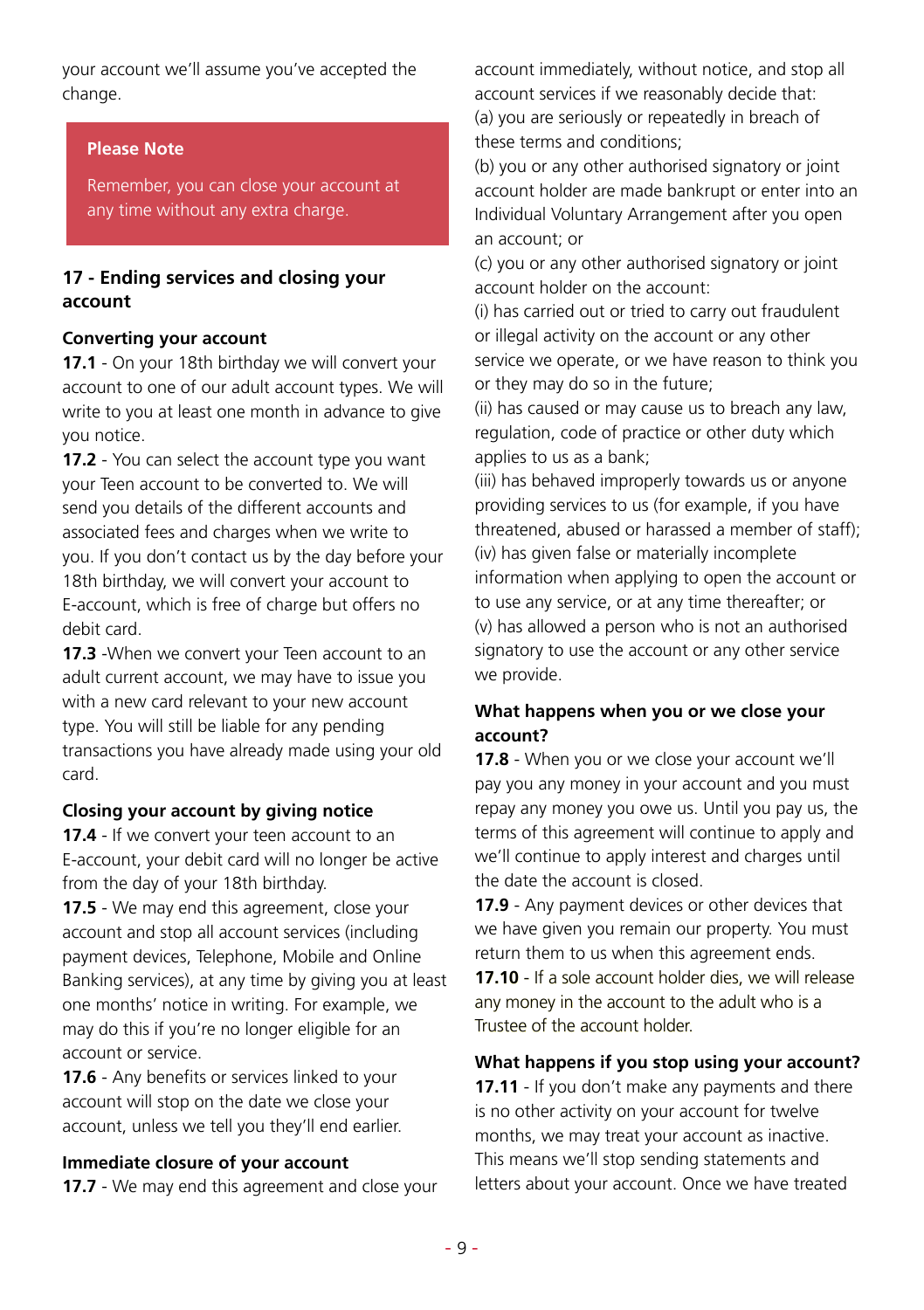your account as inactive, you won't be able to access any funds you may have had in the account until you've contacted us. Please call us for further advice. At that stage you'll need to satisfy our standard security requirements.

#### **6 - WHAT HAPPENS IF SOMETHING GOES WRONG?**

#### **18** - Liability for losses

**18.1** - We won't be responsible for any losses you may suffer if we cannot perform our obligations under this agreement as a result of:

(a) any legal or regulatory requirements; (b) abnormal or unforeseeable circumstances which are outside our (or our agents' and/or subcontractors') control and which we could not have avoided despite all efforts to the contrary, such as industrial action or mechanical failure.

#### **19 - Set-off**

**19.1** - If you have money in one of your accounts we may set it off against any amount you owe us which is due for payment, so that it reduces or repays the amount you owe us. We'll do this if we think it is reasonable to do so, taking into account your circumstances (including making sure that you will still have enough money to meet essential living expenses) and any regulatory requirements.

#### **Please Note**

'We' and 'us', for these purposes means London Mutual Credit Union Limited. Amounts owed to us and due for payment may include, for example, amounts owed under unauthorised overdraft or any other liability that you may have with us.

**19.2** - We can use money you have in your account even if there is a court decision against you or you are fined (including interest arising after the date of the final decision or fine), unless the court instructs us otherwise, or we are otherwise prevented by law.

**19.3** - Occasionally we receive legal instructions or notices to hold a customer's money for someone else, or to pay it to someone else. If this happens, the money we hold for the other person will be what is left after we have used our right of setoff, including any interest arising after the legal instruction or notice (unless we decide otherwise

or we are prevented by law or regulation). **19.4** - We will write to you 14 days before we make any set-off between your accounts to let you know the date and details of the action we'll take. **19.5** - If we use money from an interest-bearing account, interest will be applied to the money in that account up to the date of set-off. After the date of set-off, interest will only be payable on any credit balance remaining in your accounts as applicable. We won't use balances on any Individual Savings Accounts (ISAs), children's savings to set-off amounts you owe.

# **20 - Complaints**

20.1 - If you have a complaint, please contact us using the details at the front of this booklet. We'll send you a written acknowledgement within five business days and keep you informed of our progress until your complaint has been resolved. We'll do everything we can to sort out the problem.

**20.2** - If you still remain dissatisfied you may be entitled to refer your complaint to the Financial Ombudsman Service, by writing to them at: Financial Ombudsman Service, Exchange Tower, London E14 9SR, calling them on: 0800 023 4567 or 0300 123 9123, by email at [complaint.](mailto:complaint.info%40financialombudsman.org.uk?subject=) [info@financialombudsman.org.uk](mailto:complaint.info%40financialombudsman.org.uk?subject=) or visiting their website at [www.financial-ombudsman.org.uk.](https://www.financial-ombudsman.org.uk/)

# **7 - OTHER IMPORTANT INFORMATION**

#### **Depositor protection**

 We are covered by the Financial Services Compensation Scheme (FSCS), which would pay compensation to eligible depositors in the event of the credit union becoming insolvent.

#### **Communication**

 As required by law, any terms and conditions of your account and all information, statements and notifications will be in English. We'll communicate with you only in English.

#### **Copy of the agreement**

If you ask us at any time during the life of this agreement we'll provide you with a copy of this document, the Fees and Charges Schedule relevant to your account and any additional terms.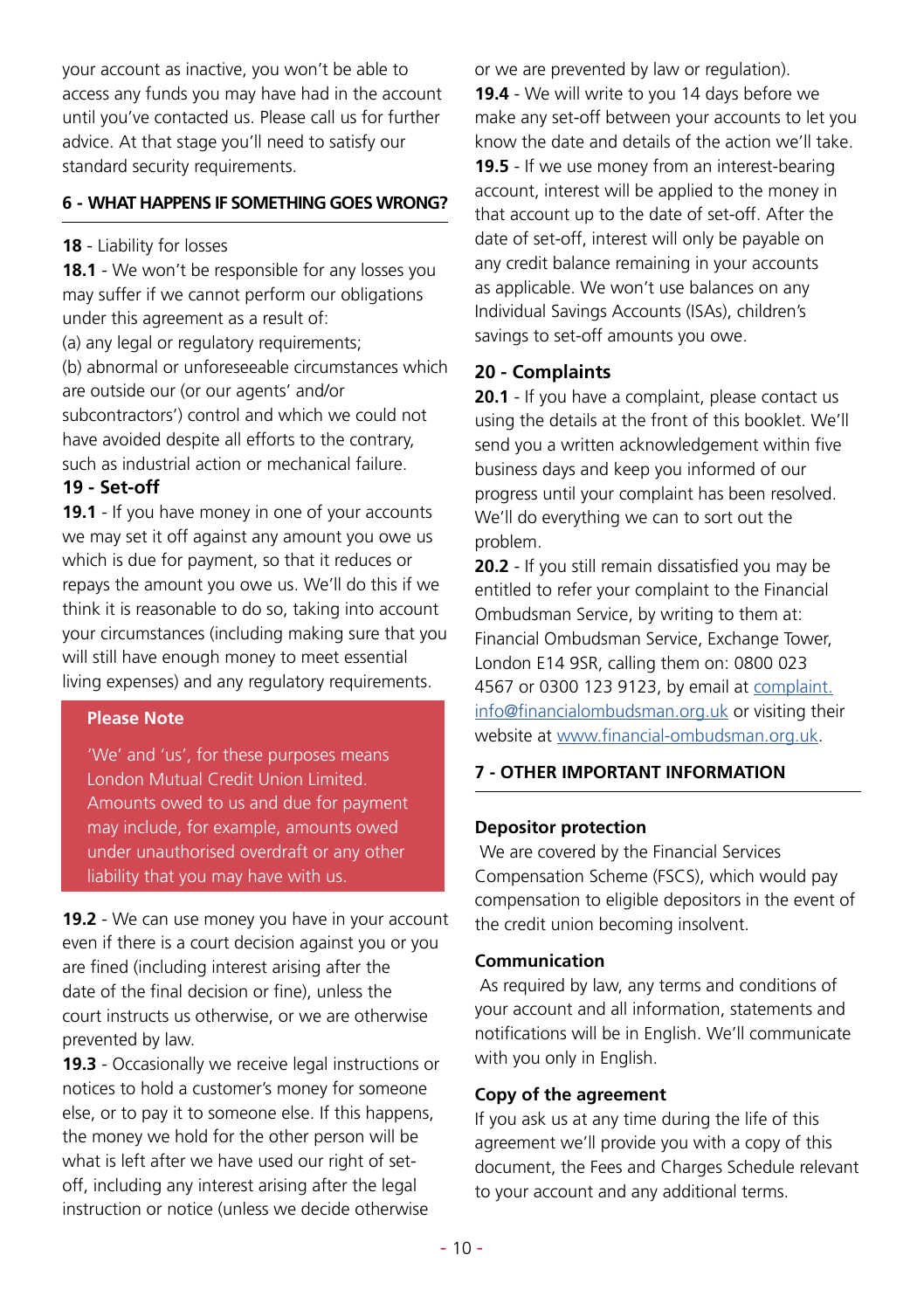#### **Tax**

You may be responsible for other taxes or costs that are not paid by or via us, e.g. higher-rate tax.

# **Cancellation**

For 14 calendar days after the date you have received your welcome letter or the account is opened, whichever is the later, you have a right to cancel and close your account without giving any reason. You can do this by calling us on 020 3773 1751 or writing to us at London Mutual Credit Union, 4 Heaton Road, London, SE15 3TH, or in a London Mutual Credit Union branch. When you cancel your account:

- we'll pay to you any money credited to your account and if applicable, any interest earned within 30 calendar days of cancellation;
- we'll refund any account charge unless you've already received the benefit or services that it covered;
- you must repay to us any money owed to us for any other services and interest charges you have incurred; and
- you must repay to us any money owed to us including payments we've had to pay after cancellation.

#### **Keeping your account secure**

Our terms and conditions require you to take reasonable security precautions to keep your security details safe. Reasonable security precautions can include steps such as:

• signing your card as soon as you receive it;

• keeping your card or any other type of payment device (such as a smart phone or electronic wallet that you can use to access your account or make payments, either on its own or in combination with your security details) and security details safe;

- not allowing anyone else (including a joint account holder) to use any payment device or security details;
- never telling anyone or writing down your security details in a way that could be understood by someone else;
- not choosing a PIN or other security details which may be easy to guess, such as your date of birth;
- taking care when using your card or any other payment device and security details so that they

are not seen or heard by anyone else;

- keeping receipts and statements safe and destroying them safely, e.g. by shredding;
- complying with all reasonable instructions we issue to do with keeping your payment device and security details safe; and
- telling us as soon as possible of a change of name, address or other contact details so that correspondence or replacement cards do not fall into the wrong hands.

# **Additional security precautions for Online Banking**

When you are using Online Banking, we recommend that, as well as the above steps, you:

- buy and keep updated anti-virus, firewall and any other security software;
- don't access your account from a computer in a public place;
- take care when logging out for example we recommend that you log off securely by using the exit link on screen and, if you are disconnected during an Online Banking session, that you log back in and then log off correctly;
- don't open emails from unknown sources; and
- don't send any account details to us unless the message is encrypted.

Please call 020 3773 1751 if you would like to receive this information in an alternative format such as large print, audio or Braille.

London Mutual Credit Union is authorised by the Prudential Regulation Authority and regulated by the Financial Conduct Authority and the Prudential Regulation Authority (FRN 213248)

\*Calls may be monitored or recorded for security and training purposes.

Calls to 03 numbers usually cost no more than calls to geographic numbers (01 or 02) and are usually included in inclusive minutes and discount schemes.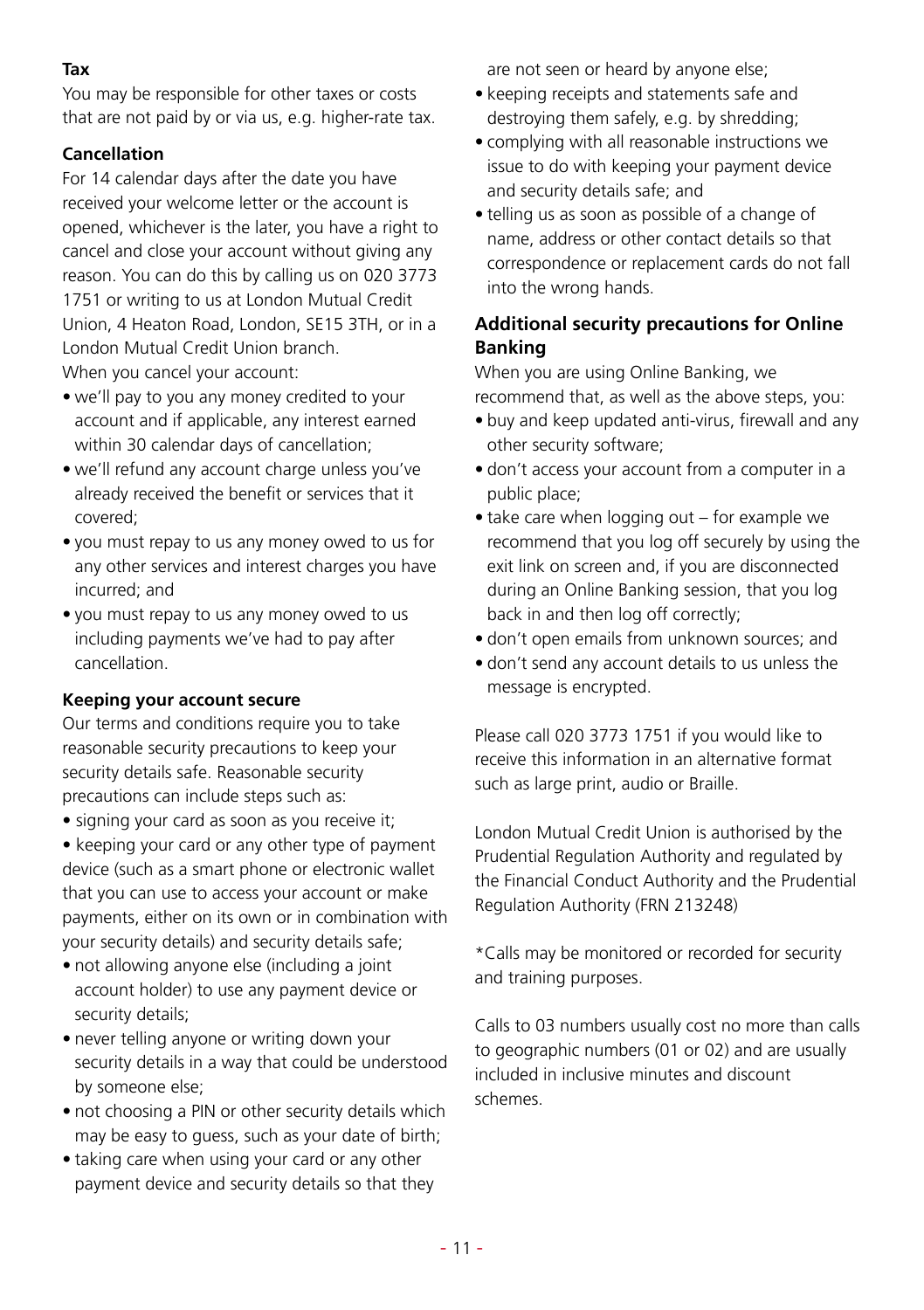#### **Teen Debit Card Cardholder Terms and Conditions**

These Terms and Conditions apply to the use of Your Teen Debit Card and set out the terms of Our relationship with You and explain Your and Our obligations to each other including the use of the Card, PIN and Card Number. You must be aged between 13-17 to be eligible for this Teen Debit Card and it is issued to You by London Mutual Credit Union under license from Mastercard.

If You are aged under 13 You must read these Terms and Conditions carefully with a Parent or Guardian and obtain their consent. You must keep this document in a safe place for future reference.

By signing your Teen Debit Card application, you accept these Terms and Conditions. Upon consent, funds can be deposited into an account linked to the Teen Debit Card.

#### **1. Definitions**

In these Terms and Conditions, the following expressions shall have the following meanings:

- **• 3D Secure** is an authentication tool that your card is automatically enrolled on to provide extra security when making online payments.
- **• Agreement** means the Agreement with Us in relation to the Card and which is made up of these Terms and Conditions, any amendments to them as notified to You, and any other document which You are required to sign for the provision of the card.
- **• ATM** means an automated teller machine or cash dispenser bearing the MasterCard logo. "Available Balance" means the value of funds available to spend on Your Card.
- **• Business Day** means any day (other than a

Saturday or Sunday) on which London Mutual Credit Union is open for Business in the United Kingdom.

- **• Card** means the plastic Card issued to You in accordance with these Terms and Conditions.
- **• Card Carrier** means the piece of paper that is attached to Your Card when Your Card is dispatched to You.
- **• Cardholder** means You, the authorised user issued with a Card who enters into the Agreement.
- **• Card Issuer** means London Mutual Credit Union, authorised by the Prudential Regulation Authority and regulated by the Financial Conduct Authority and the Prudential Regulation Authority (FRN 213248). "Card Number" means the 16-digit number on the front of Your Card.
- **• Card Service Support** means the website or helpline operated on behalf of London Mutual Credit Union, which deals with queries and requests from Cardholders in relation to the activation and the use of a Card under these Terms and Conditions. The contact details for Card Service Support are detailed on the reverse of Your Card.
- **• Cashback** Use of the Card to obtain cash from a Retailer who has agreed to accept the Card in conjunction with a purchase from that retailer.
- **• Contactless Transactions** means a transaction that is carried out by tapping your Card on the electronic terminal, if it is enabled to accept Contactless Transactions.
- **• Debit Transaction** means any authorised payment made from your account by you
- **• Fees and Charges Schedule** means the fees and charges that are imposed upon the Cardholder by London Mutual Credit Union, which will be provided to the Cardholder upon receipt of the Card application and which is subject to change from time to time. Each schedule is deemed to form part of this Agreement.
- **• Mastercard** means Mastercard International who operates the Mastercard programme.
- **• Merchant** means retailer, or any other person, firm or company that displays the Mastercard logo and can accept Mastercard using an electronic terminal.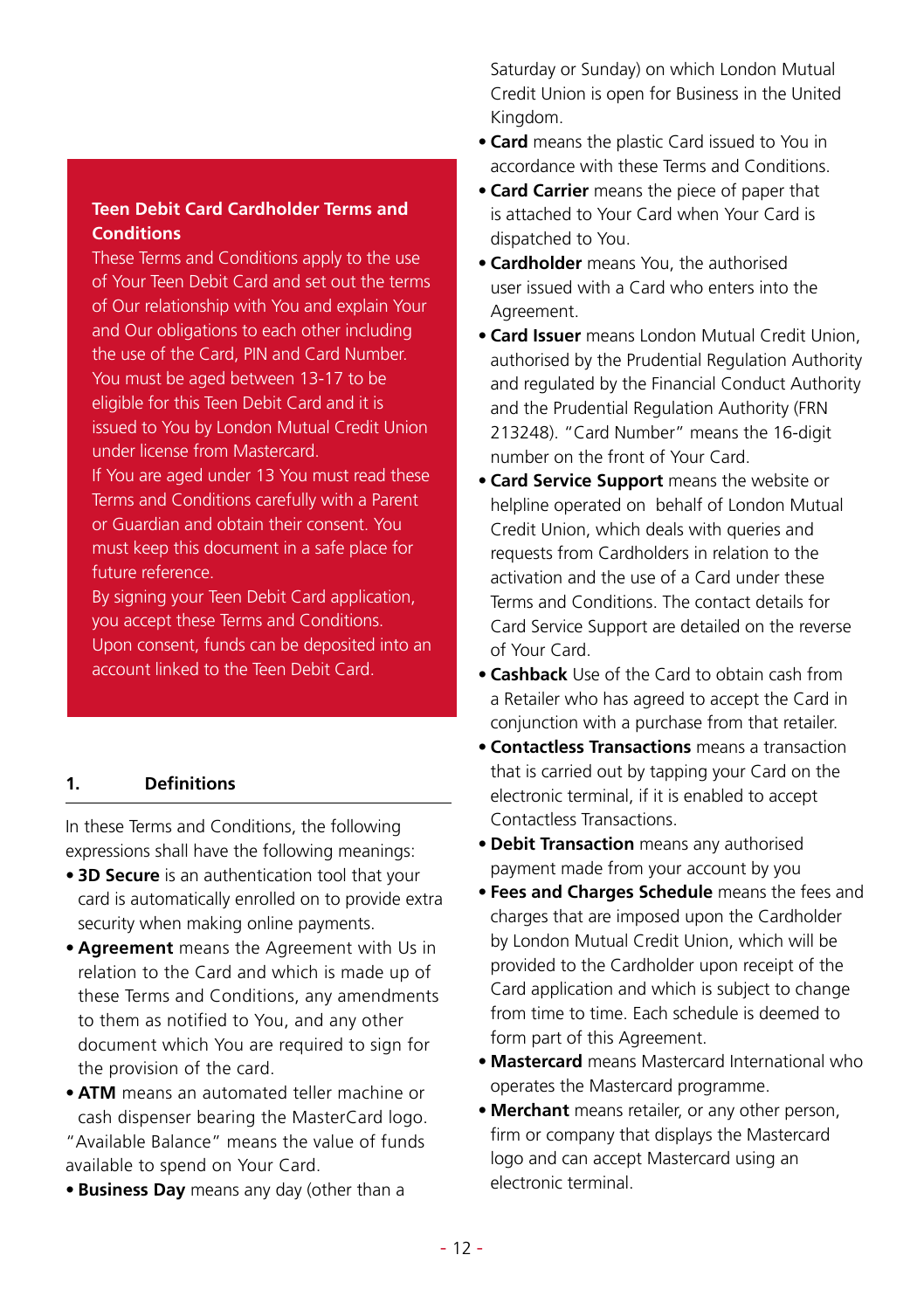- **• One Time Passcode** means a code automatically sent to your mobile via SMS that you must enter when making a purchase online and provides an additional layer of authentication at the time of your transaction.
- **• Optimus** means Optimus Cards Limited (company registered number 09044866) who are the program managers, whose registered office is at De Montfort House, High Street, Coleshill, B46 3BP and are also FCA authorised as an electronic money institution FRN:902034.
- **PIN** means the personal identification number sent to You (or which you have chosen) for use with the Card.
- **• Recurring Transaction** means continuous debit transactions that are debited from your account at agreed interval authorised by you
- **• Teen** A person who is not less than 11 years old but under the age of 18.
- **• Terms and Conditions** means these Terms & Conditions and those set out in any product leaflet, Card Carrier or credit union website.
- **• Transaction** means any cash withdrawal or retail sale (as appropriate) completed by You using Your Card.
- **We**, **Us** or **Our** means London Mutual Credit Union, any agent acting on behalf of London Mutual Credit Union and any other person or entity to whom We may transfer or assign Our rights and obligations in the future.
- **• You** or **Your** means the Cardholder and Account holder for which the card is issued.

#### **2 - Your Card and Account Opening**

**2.1** - This Card issued by London Mutual Credit Union to You, is a Mastercard Debit Card and is not a Credit Card or Charge Card. You must not attempt to use Your Card to obtain credit. The Card shall remain the property of London Mutual Credit Union at all times.

**2.2 -**Your Card is issued to You for use by You only and cannot be used by any person other than You. If We find that Your Card is being used by any person other than You, We may deactivate the Card.

- **2.3 -** You must be resident in an address in the UK.
- **2.4** You will be liable for all transactions that have been authorised by you, the Cardholder.

**2.5 -** The Card may only be issued to and used by persons under the age of 18. If You receive the Card and You are under the age of 18, You must have consent from Your parent(s) or guardian(s) and this must be provided in the required format upon application for the Card. If You do not have this consent You must contact Card Service Support immediately. You must not use the Card and You must cut it into pieces through the magnetic stripe and chip and dispose of it carefully.

**2.6 -** The Card is designed for use by 13-17 year olds and therefore, some transactions including gambling, bars, nightclubs and other merchants unsuitable for your age group will be restricted. These restrictions will apply to both online and high street transactions. Although these restrictions are set up using Mastercard Merchant categories , the protection cannot always be guaranteed, and reliance must also be placed on the merchant selling goods and services at times. For example, a shop selling alcohol categorised as a shop, the transaction cannot be blocked. All restrictions applied to the card therefore will be best endeavours.

# **3 - Receipt of Card and Card Activation**

**3.1 -** On receipt of Your Card, You must sign it immediately on the reverse. You must then activate Your Card in one of the following ways:

- Telephone Card Services Support on the number provided to You by London Mutual Credit Union.
- At the local branch of London Mutual Credit Union with acceptable identification with You.
- Your first ATM transaction.

**3.2 -** You must activate Your Card within 1 month of receipt.

**3.3 -** By signing the Card application You represent and warrant to Us that You are at least 18 years old (unless You comply with section 2.5) and that You have provided Us with a verifiable address and that the personal information that You provide to Us in connection with the Card is true, correct and complete and that You have received a copy of this Agreement and agree to be bound by and comply with its terms, including the Fees and Charges Schedule given to You by London Mutual Credit Union, and that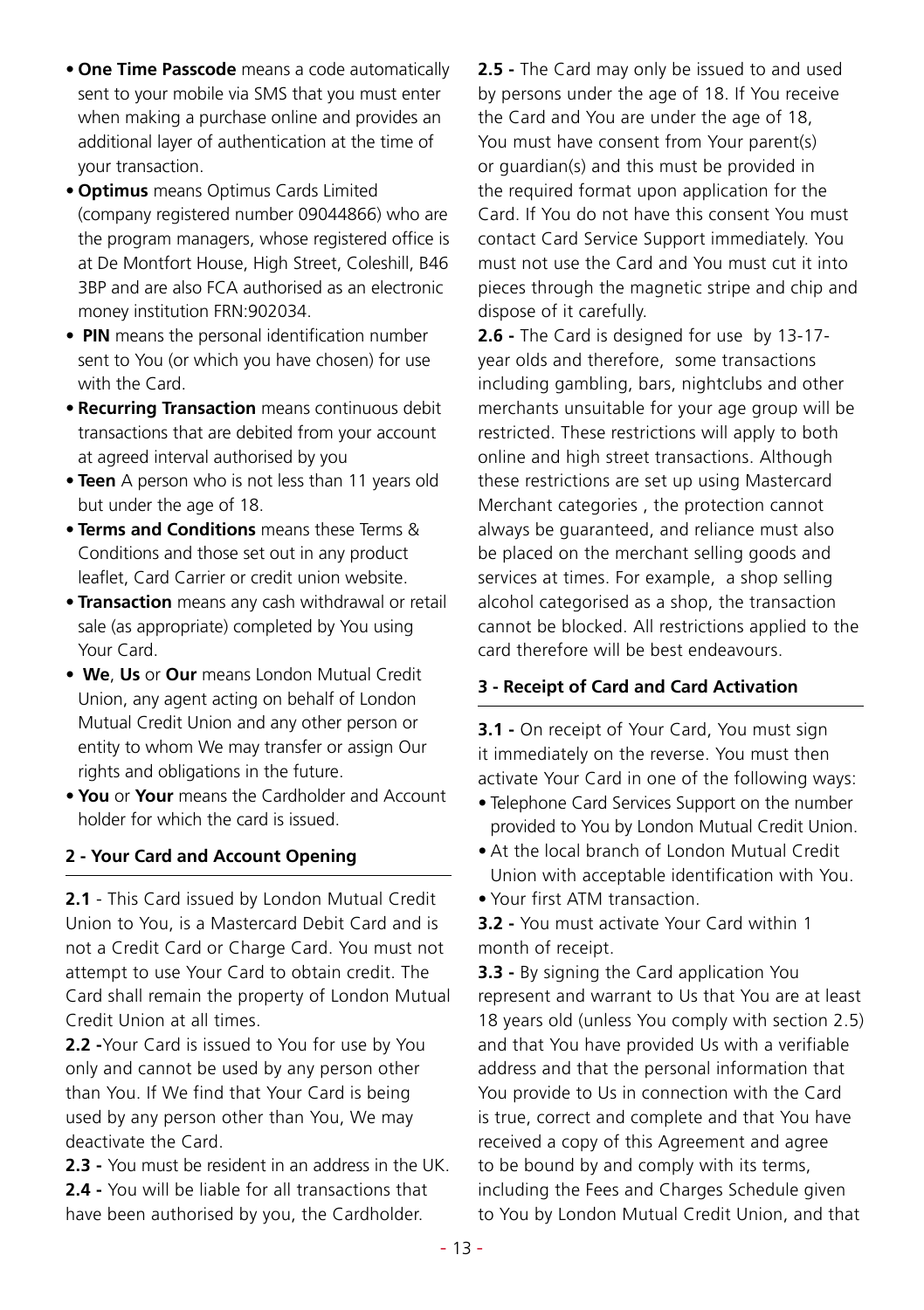You accept the Card and consent to the use of Your personal information as set out in clause 18.

# **4 - Use of Your Card**

**4.1 -** Each time You use Your Card You authorise Us to reduce the value available on Your Card by the amount of the Transaction and any applicable fees as set out in the Fees and Charges Schedule. Charges may be payable for the Use of Your Card and are available from London Mutual Credit Union. You may also use Your Card to carry out the following where applicable):

(a) Making payments for goods and services either online or at any Merchant displaying the Mastercard logo; or

(b) Withdrawing cash at any bank or ATM worldwide which displays the Mastercard logo; or

(c) Carrying out a purchase with cashback transaction where this service is available. (d) Undertake recurring transactions giving

consent to a supplier or merchant to obtain repeat authorisations

(e) Making or receiving payments in to your Account using your card

**4.2 -** A PIN will be provided to use with Your Card. You will need to use the PIN where required. Once Your Card has been activated You may change Your PIN at certain ATM's which have this facility and display the Mastercard logo. If You change Your PIN, You must not choose a PIN that can easily be deduced such as Your telephone number or date of birth or share this with anyone else. You must notify Card Service Support immediately if You believe that Your PIN has been obtained or changed without Your consent.

**4.3 -**You must ensure that Your Available Balance on Your Card is sufficient to cover the amount of any Transaction (including fees) incurred by using Your Card.

**4.4 -** You can check Your Available Balance online through London Mutual Credit Union website (where applicable). If there is an entry which appears to be incorrect You must contact Card Service Support immediately.

**4.5 -** When You make a payment using Your Card, that Transaction will be noted against Your Available Balance immediately and Your Card will normally be debited within 2 business days, however this may take longer in some circumstances. When You make payments using Your Card outside the UK, it may take much longer. We shall not be obliged to carry out Transactions on Your Card in any particular order. Your Card will not be credited with the refund of a Transaction made using Your Card unless We receive a refund verification acceptable to Us. You will be responsible for all Transactions which are debited from Your Card.

**4.6 -** If an incorrect entry is made on Your Card by Us, then We will correct it. If We make the correction on any day after the date of the error, then it will be reflected on Your Available Balance as soon as possible.

**4.7 -** Some Merchants may not accept payment using Our services. It is Your responsibility to check the policy with each Merchant. We accept no liability if a Merchant refuses to accept payment using Our services.

**4.8 -** Your Card Issuer may apply certain restrictions to Your Card which they will advise You of.

**4.9 -** Your Card Issuer may charge You for any declined Transactions.

**4.10 -** Your Card Issuer may block Your Card if there is suspicion of fraud (for example: repeated declined Transactions).

**4.11 -** If you are using your card to make online payments, you will be automatically enrolled for use of 3DSecureCode with Mastercard which provides an extra level of security and authentication.

**4.12 -** You must provide a valid mobile number to use this 3D Secure service and ensure it can receive SMS messages at the time you make a purchase to allow a one-time passcode to be sent and to then be used by you to complete a purchase.

**4.13 -** When completing an online payment, if you fail to enter the correct one-time passcode, you will be unable to complete the purchase.

4.14 Certain transactions using your card may be prohibited on that basis that this is card for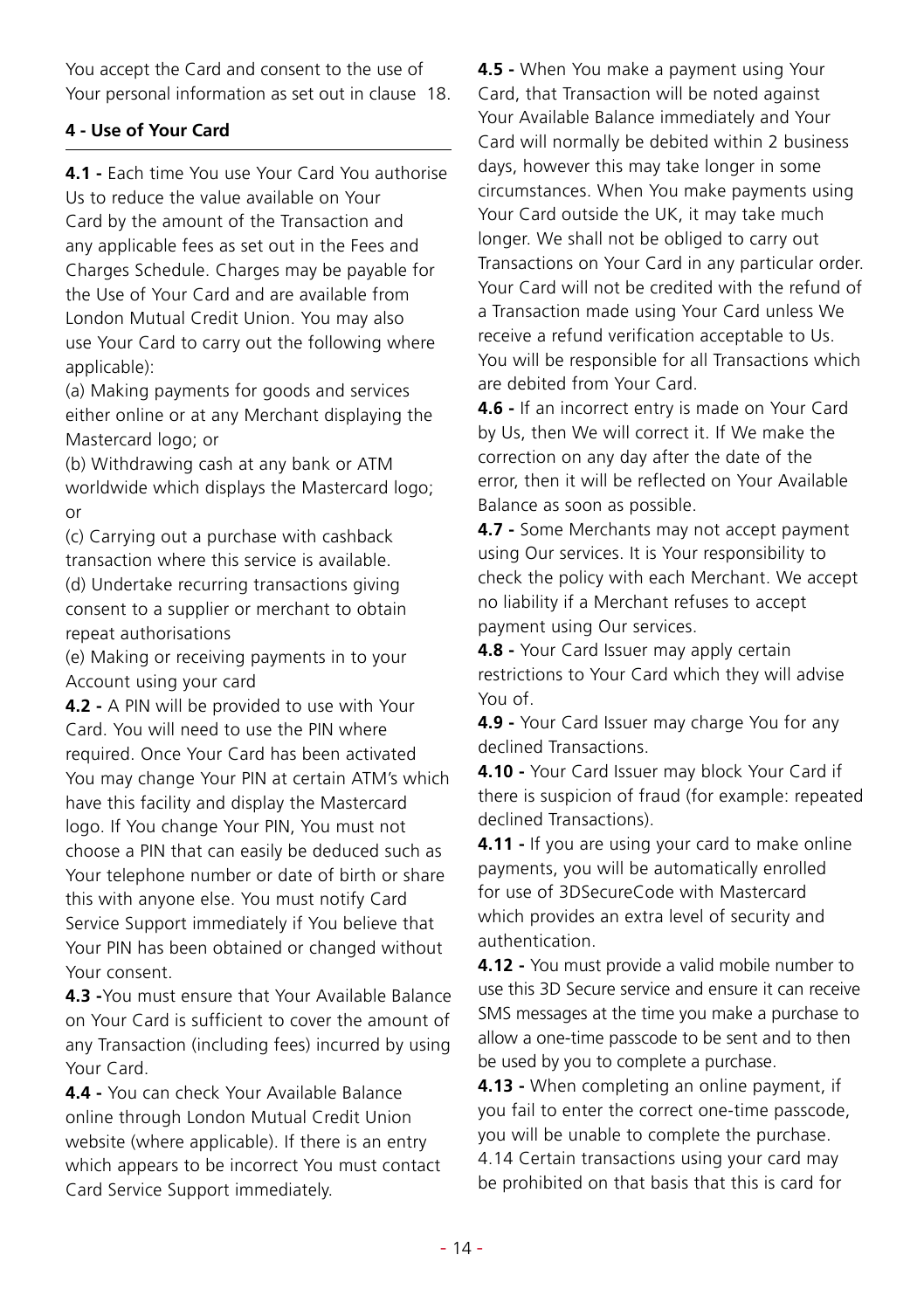someone under the age of 18 as referred to under section 2.6

# **5 - Contactless**

**5.1 -** Contactless is a way of making payments on Your Debit Card without the need for Your PIN. Your card has the contactless symbol on it, so you can pay for items by simply holding your card up to any reader with the contactless symbol displayed for up to £30.

**5.2 -** The Contactless element of Your Card will need to be activated before You can use this facility, this can be done by carrying out a transaction that requires You to enter Your PIN. Once You have carried out one transaction using Your PIN, You will be able to use Your Card for Contactless Payments. Your Card needs to be close to the Card terminal for the Card to be read, once You have tapped Your Card the terminal should tell You whether the Card has been accepted for the Payment.

**5.3 -** For added security, You may be required to enter Your PIN when using the Contactless facility, after several Contactless Transactions in a row.

#### **6 - Recurring Transactions**

**6.1 -** If You use the Card to set up a regular payment (recurring transaction) to be made from the Debit Card it is linked to, the Card transactions should be cancelled by the Cardholder by contacting the retailer, or other party You had made the arrangement with. If you ask us to stop the payment, you must notify us no later than the business day before the payment was due to take place. We also advise you to contact the person you make payment to, so they do not try for the payment again. You will need to contact them to cancel any agreement you hold with them as we cannot do this on your behalf. By cancelling a recurring card transaction, You will have withdrawn authorisation for future transactions and any further transactions would be classed as unauthorised. Costs for cancelling a recurring transaction are outlined in Your fees & Charges schedule provided to You by London Mutual Credit Union.

# **7 - Security**

**7.1 -** Upon receipt, you must sign your Debit Card immediately and keep it safe. You must also ensure the following:

- not to allow anyone else to use your Debit Card or reveal your PIN;
- never write down your password(s), PIN or any other security information you provided to us
- only use the Debit Card, card number or PIN to undertake a transaction.

**7.2 -** Any Transaction made using Your PIN will be deemed to have been authorised by You, the Cardholder, and You will be liable for all such **Transactions** 

**7.3 -** The Card and any other materials issued to You are the property of London Mutual Credit Union or are licensed to Optimus Cards. If We request for Your Card or any other materials to be returned, You must return them to London Mutual Credit Union immediately.

**7.4 -** We may restrict or refuse to authorise any use of your Debit Card in any if using it, is causing or could cause a breach of these terms and conditions or if we have reasonable grounds for suspecting that either you or a third party has committed or is about to commit a crime or other abuse in connection with the Debit Card. **7.5 -** Card transactions are monitored for possible fraud or suspicious activities and if We believe such activity is taking place, We will temporarily block the card and attempt to contact you to verify if the activity has been made by you.

# **8 - Cancellation of Your Card**

**8.1 -** You have a legal right to cancel Your Card without giving Us a reason or incurring any costs for a period of 14 days from the date that You receive Your Card. For the purposes of this clause, the date You receive Your Card is deemed to be 2 working days following the despatch of Your Card. This will not entitle You to a refund of any charges made in respect of the Card production, Transaction fees or cash withdrawal fees set out in the Fees and Charges Schedule provided to You by London Mutual Credit Union.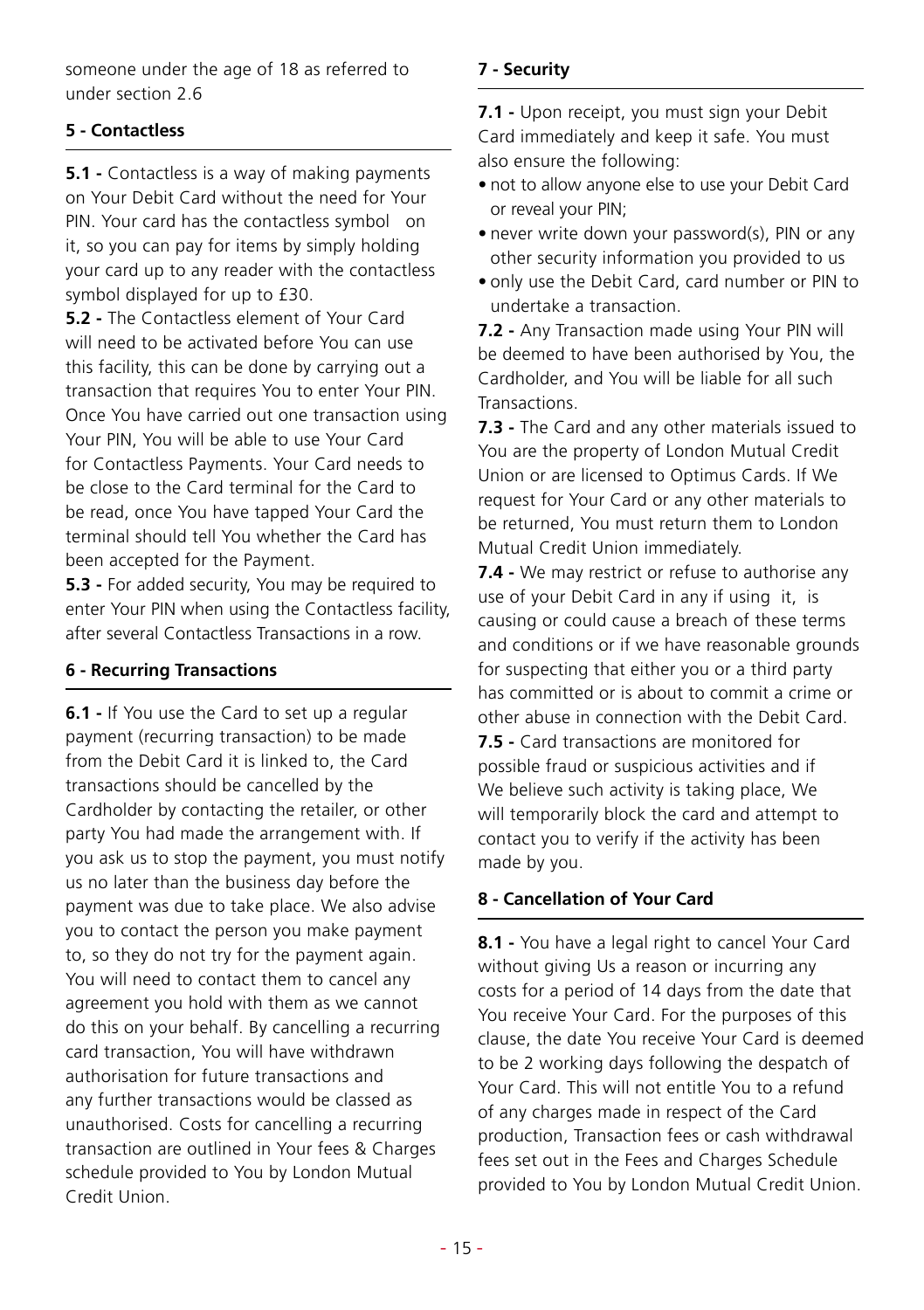#### **8.2 -** If You cancel Your Card, We will

immediately block the Card. You will be liable for all Transactions and charges incurred until We receive Your notice of Cancellation. You will also be liable for all Transactions and charges incurred after We have received Your notice of cancellation and where We can demonstrate You carried out the Transaction or incurred the relevant charge prior to the Card cancellation. For example, if You carry out a Transaction and cancel Your Card the following day, You will still be liable for the Transaction even if the Transaction does not show on Your account until after You have submitted Your notice of cancellation.

**8.3 -** We may deactivate Your Card and close the associated account at any time if we suspect any fraud or misuse in relation to the Card, PIN, or if there is any breach of this Agreement by You, or where We are required to do so by law. We may, at Our sole discretion, restrict or refuse to authorise the use of Your Card or suspend Your Card where We consider that any use would be a breach of this Agreement, or We believe that You or a third party has committed or plan to commit crime, or if We believe that fraud or other misuse of the Card has occurred or may occur.

**8.4 -** If Your Card is cancelled by You, London Mutual Credit Union, or Card Service Support You must cut the Card into pieces through the magnetic stripe and chip, then dispose of the Card and any other related materials carefully.

# **9 - Expiry of Your Card**

**9.1 -** We will not authorise or process any Transactions conducted using Your Card once Your Card has expired.

**9.2 -** London Mutual Credit Union will provide You with a new Card prior to the expiry date on the Card subject to the associated fees which are outlined in your fees and charges provided to You by them.

#### **10 - Travelling Abroad**

**10.1 -** You must ensure that you inform Card Service Support of any intended travel abroad, that way any payments you make are less likely to be blocked by our transaction monitoring systems.

**10.2 -** If you do have an unexpected block on your Debit Card you can call Card Service Support on +44 203 468 6232 who will verify some transactions with You so that the block can be removed.

# **11 - Changes to Terms and Conditions**

**11.1 -** We may change these Terms and Conditions (including charges) at any time subject to the notice provisions below and will inform You of any changes by one or more of the following ways:

(a) By writing to You;

(b) By updating London Mutual Credit Union website (where applicable);

(c) By email or text;

**11.2 -** We may change these Terms and Conditions at any time for any of the following reasons:

(a) To ensure business remains competitive;

(b) To allow Us to improve services or facilities;

(c) To take account of a change or anticipated change in market conditions or Credit Union practice;

(d) To reflect a decision by a court, ombudsman, regulator or similar body; or

(e) To reflect any changes in our partners ownership.

**11.3 -** We may also change the Terms and Conditions of Your Card at any time for any other necessary reason.

**11.4 -** We shall apply the following notice provisions:

(a) If the change is to Your disadvantage, We will advise You at least 30 days before any changes to these Terms and Conditions are made and at any time up to 60 days from the date of notice, You may, for this reason, without notice, cancel Your Card and terminate the Agreement without any charge, provided You inform Us that this is the reason for Your cancellation.

(b) We may have to make any other change immediately and We will advise You within 30 days.

**11.5 -** If You are not satisfied with any changes made to Your Terms and Conditions, You may cancel Your Card and terminate the Agreement at any time in accordance with clause 8.1.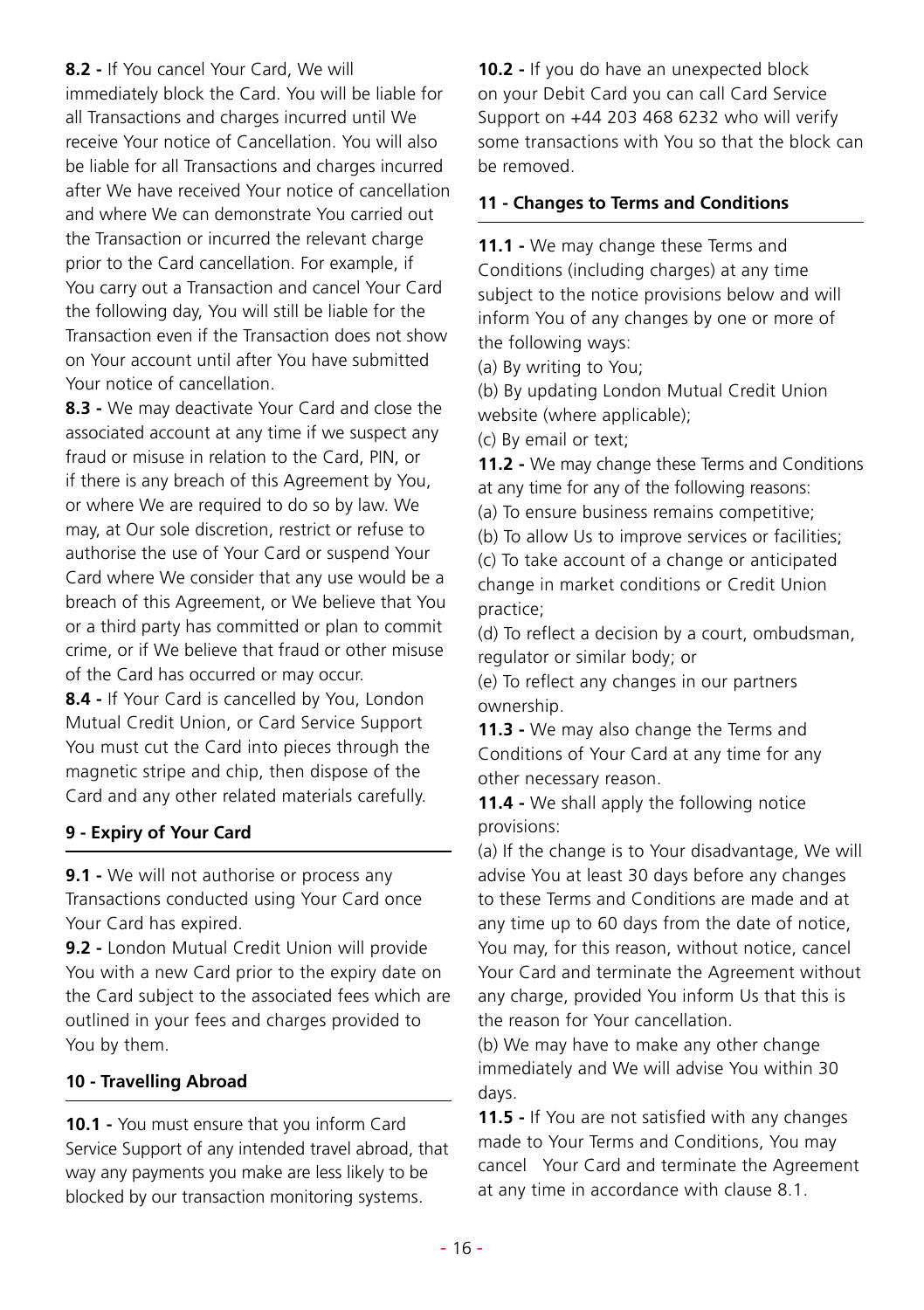#### **12 - Lost and Stolen Cards, PIN or Card Number**

12.1 - It is the responsibility of the Cardholder to ensure Your Debit Card is kept safe and You do not disclose Your PIN to any other individual as You will be held liable for any subsequent misuse of Your Card.

**12.2 -** Subject to Your compliance with Clause 12.1, You will be liable for any Transactions using Your Card whilst it is lost or stolen, which shall be deducted from the available balance in full.

**12.3 -** If you lose your Debit Card , it is stolen or You have suspicions that someone else is using Your card or has tried to use Your card or PIN, you may risk losing funds and therefore you must inform Card Service Support immediately. If You use Your Card as a consumer, Your liability will be limited to an overall limit of £30 of the loss. (If, however, You were negligent in the use of Your Card, You will be liable for all losses) and the card will then be cancelled. You will be asked to provide Your details in order for Card Service Support to verify they are speaking to the Cardholder. Upon cancellation, and where applicable, a new Card and PIN will be ordered subject to the associated fees.

You may be asked to help Us, Our agents, or the police if Your Card has been stolen and We suspect that there has been fraud or misuse or if You have notified Us of a disputed Transaction (see clause 14).

**12.4 -** Where a Card, PIN or card Number has been reported lost or stolen and is subsequently found, or where a Card is damaged or does not work, You must notify Card Service Support immediately, cut the Card into pieces through the magnetic stripe and chip and dispose of it carefully.

**12.5 -** In respect of replacement Cards issued under clause 12.2 above, London Mutual Credit Union reserve the right not to reissue a Card.

# **13 - Fees and Charges**

1**3.1-** The services will incur fees and charges, details of which will be provided to You by London Mutual Credit Union, for which You, will be responsible for. These fees and charges vary depending on the products and services

You use. If You use the services in a currency other than the currency in which the services are denominated, the amount deducted from Your Available Balance will be the amount of the Transaction, converted to Your account currency using the rate set by the Mastercard system on the date the Transaction is processed. (details on these rates can be obtained from Mastercard). You may also incur foreign exchange charges for these types of Transactions which are set out in London Mutual Credit Union fees and charges.

# **14 - Disputed Transactions**

**14.1 -** If You believe that a Transaction carried out was not authorised by You, or if it has been posted to Your Card in error (disputed transaction), You must attempt to resolve a disputed Transaction with the Merchant before asking Card Service Support to pursue the dispute on Your behalf.

If You are unable to resolve the dispute with the Merchant, You must contact Card Service Support no later than 60 days from the date of the disputed Transaction. We will investigate any disputed Transaction in accordance with the Mastercard scheme rules.

**14.2 -** Where You raise a dispute regarding an unauthorised transaction, we may credit your account back temporarily whilst we investigate the dispute on your behalf . In such cases where You believe Your Card was used without Your authority, You will need to notify the police. The crime reference number and details of the police station to which the theft was reported to will be requested by Card Service Support to enable them to process the dispute upon Agreement with London Mutual Credit Union. A refund of the disputed transaction/s will be deposited into Your Card account by London Mutual Credit Union where investigations show that You did not authorise the Transaction/s.

**14.3 -** If London Mutual Credit Union refunds a disputed Transaction to Your Card account and subsequently receives information to confirm that the transaction was in fact authorised by You, and correctly posted to Your Card, London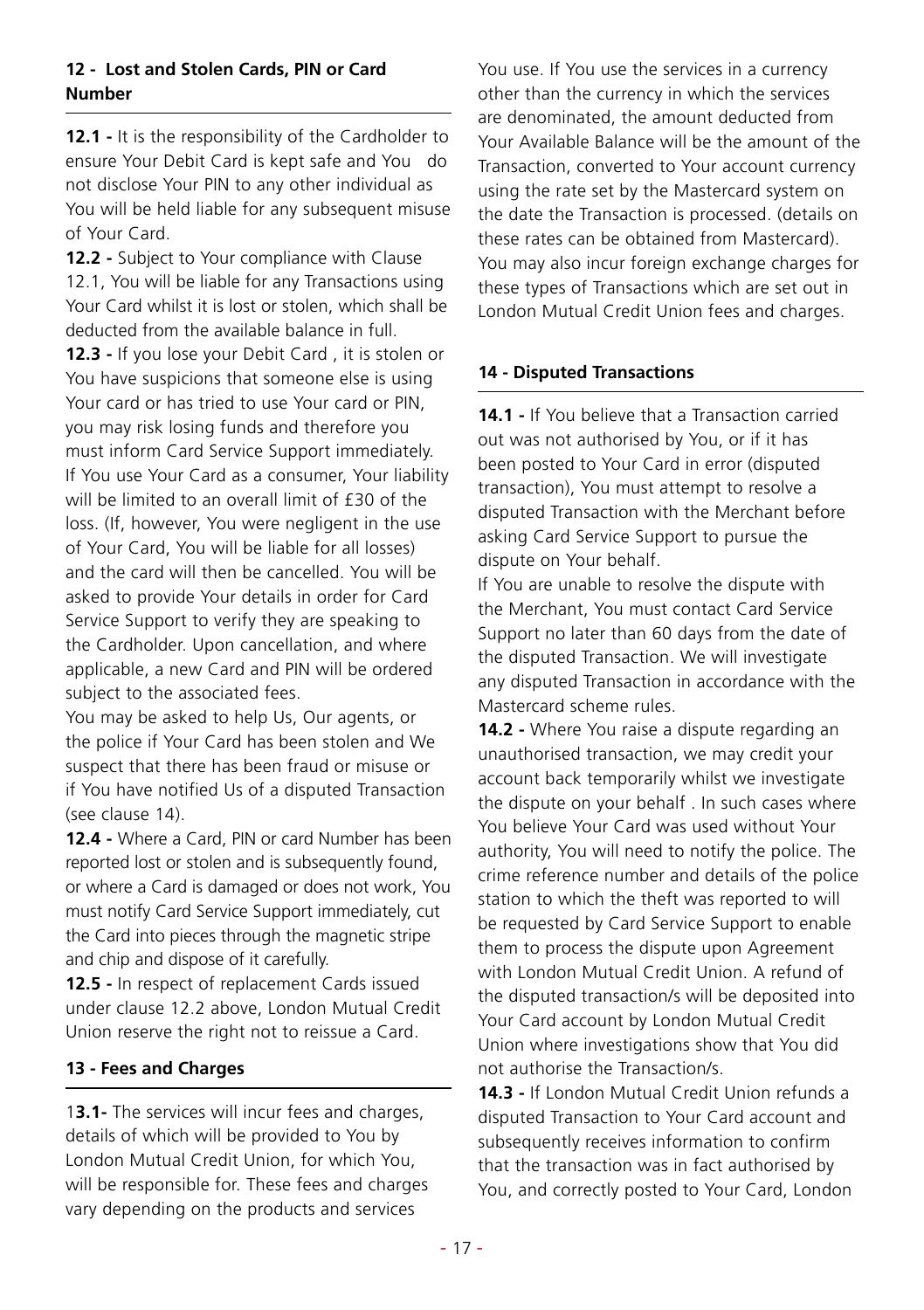Mutual Credit Union will deduct the amount of the disputed Transaction from Your Available Balance. In the event that this Transaction is for an amount greater than the Available Balance, You will immediately, on receipt of written notice from Card Service Support or London Mutual Credit Union, pay any outstanding amount owed. **14.4 -** Where a request, Transaction, disputed Transaction, arbitration, or reversed Transaction involves third party costs, You will be liable for such costs and they will be deducted from Your Card balance or otherwise charged to You.

**14.5 -** London Mutual Credit Union will refund you by the end of the next business working day or as soon as practically possible of your request or of receiving any information asked from you. If your request is refused for a refund, you will be informed within the same timeframe with the reasons.

You are not entitled to a refund where: i) you have given consent directly to the Payment Service Provider for the Transaction; and ii) information on the Transaction was provided or made available in an agreed manner to you by the Payment Service Provider or Payee at least four weeks before the due date

#### **15 - Termination Suspension or Restriction of Your Account**

**15.1 -** We may terminate Your use of the Services and give You at least 30 days' notice of such termination.

**15.2 -** We may terminate suspend, for such period as required, Your use of the services at any time without prior notice when:

(a) In the event of any fault or failure in the data information processing system;

(b) We believe that You have used or are likely to use the services, or allow them to be used, to commit a criminal offense or if You are found to be in breach of this Agreement;

(c) We believe any Available Balance may be at risk of fraud or misuse;

(d) We have reasonable grounds to suspect fraudulent or unauthorised use of your card or PIN; (e) We have reasonable grounds to believe the security of your Card or PIN is at risk;

(f) We suspect that You have provided false or misleading information;

(g) By order or recommendation from the Police, Governmental or Regulatory Authority;

(h) You breach any of the Terms and Conditions of this Agreement;

(i) Upon Your death or if You become

incapacitated;

(j) At Our discretion, if You become bankrupt or insolvent.

**15.3 -** Termination of Your Card either by You or London Mutual Credit Union, will not affect Your rights and obligations, or that of London Mutual Credit Union arising under this Agreement prior to termination.

**15.4 -** Restrictions may be applied for one of the following reasons:

(a) Legal or regulatory requirements

- (b) Industry or codes of practice changes
- (c) Changes in banking practices

#### **16 - Contacting Us**

**16.1 -** You can contact Card Service Support by telephoning 0330 088 1728, or in writing to Card Service Support, PO Box 16757, Birmingham, B46 9DP.

Any correspondence that needs to be sent for Your attention will be mailed to the address that We and Card Service Support holds for You. (This service may also be available online where applicable and linked to Your online banking).

**16.2 -** You must notify Us immediately if You change Your name, address or any other changes that would be relevant to Your Card account. If You do not inform Us of a change in contact information, then We/Card Service Support will contact You using the information they hold on the system.

**16.3 -** You are responsible for ensuring that all contact details are up to date and any instruction You have given in updating these records are accurate and complete. Neither Us, Card Service Support or Mastercard can be held liable for any loss or damage You suffer if the information or instruction You provide is in any way inaccurate or incomplete. This is also important for online purchases that require 3D Secure and the use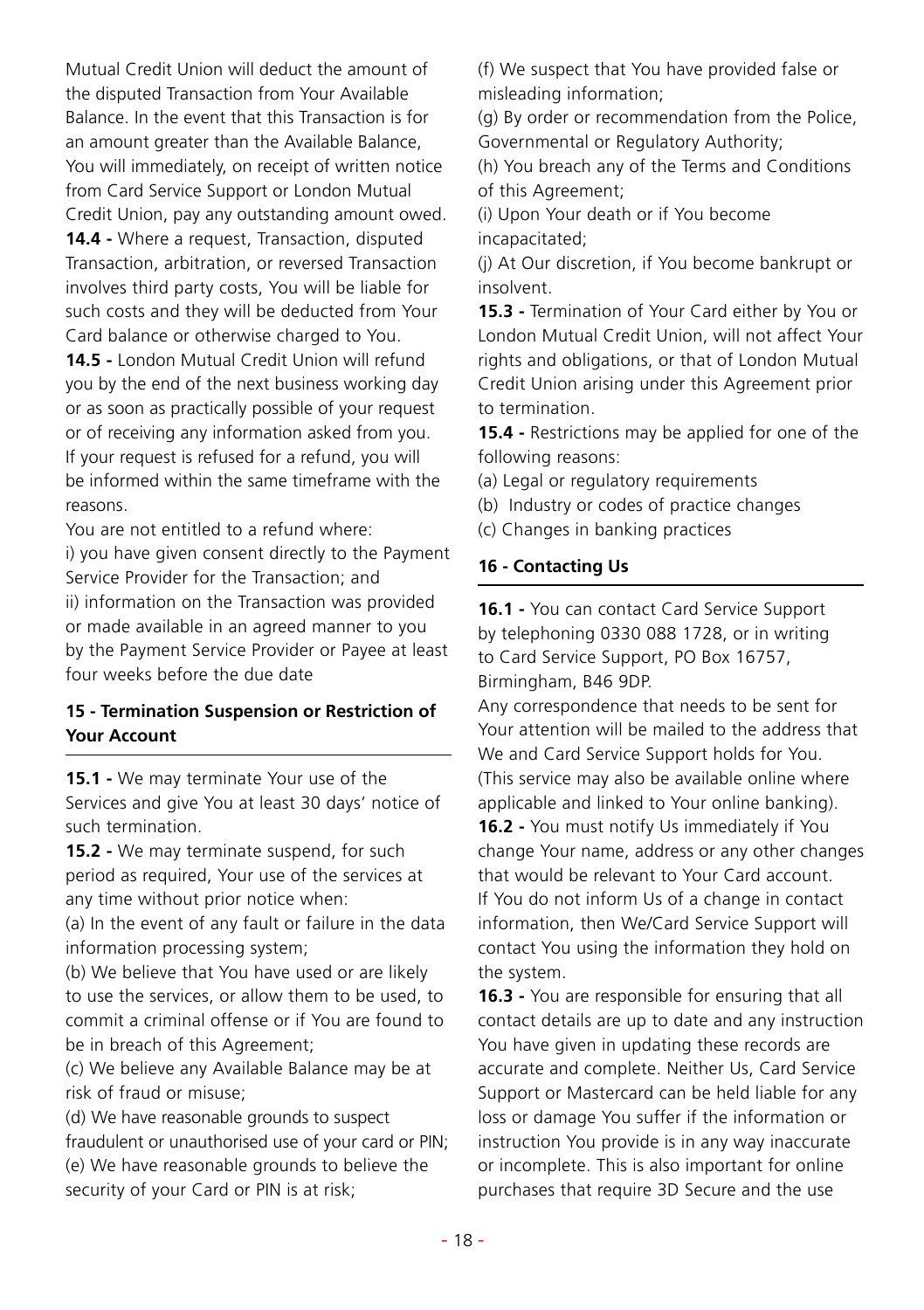of your mobile when receiving a one-time passcode.

**16.4 -** Please note that telephone calls between You, London Mutual Credit Union and Card Service Support may be recorded for security, training and monitoring purposes, and to ensure that any instructions are carried out correctly. **16.5 -** By using Your Card, You are agreeing that We may, at Our option and/or in connection with the services provided, contact You by telephone, email, letter or text and also use and record electronic information, original documents that You will not object to any electronic records or electronic information being used including without limitation in any proceedings, purely because they are in electronic form or because they may not be the best evidence available of the matters to which they relate.

# **17 - Complaints**

**17.1 -** We consider a complaint to be an expression of dissatisfaction made by you in relation to any of the services we provide. **17.2 -** If You have a complaint about Your Card, You can contact Card Service Support in the first instance so that they may investigate Your complaint. They can also provide details explaining the procedure on handling complaints upon request. Following these procedures will not affect Your legal rights.

**17.3 -** If you are still not happy with the conclusion that we come to, you have the right to take your complaint to the Financial Ombudsman Service. The Ombudsman's office is independent, and it looks into, and makes a decision on, the complaints of personal and some small business customers.

**Writing**: The Financial Ombudsman Service, Exchange Tower, London, E14 9SR Telephone: 0800 023 4 567 from landlines, 0300 123 9 123 from mobile phones or +44 20 7964 0500 for calls from outside the UK and **E-mail:** complaint.info@financial-ombudsman. org.uk.

#### **18 - Uses of Your Information**

**18.1 -** In this clause personal information means; (a) Information You give to Us or Card Service Support, or which We or Card Service Support already hold about You, including any telephone number You call Us from, which we may record; (b) Information We or Card Service Support receive from enquiries We make so We can deal with any queries in relation to Your card; and (c) Information We receive from persons other than the Cardholder who is authorised to do so on their behalf.

**18.2 -** We will keep Your personal information for as long as we need to or are allowed to by law. You can request copies of the information we hold on file for You, but You may be charged a fee for obtaining this information. Please refer to Us for these charges.

**18.3 -** By activating Your Card, You are consenting to the use of Your personal information as set out in clause 17. We will process and record Your personal information, including details of Your Transactions for the following purposes;

(a) To manage Your Card;

(b) To carry out, monitor, and analyse Our business; and

(c) To ensure compliance with any laws or regulations associated with London Mutual Credit Union, Your Card or account.

18.4 - Details of Your personal information may be shared to;

(a) Card Service Support or third party working on behalf or in conjunction with Us;

(b) Any person to whom We transfer any of Our rights or duties to under any Agreement We may have with You; and

(c) Anyone You, the Cardholder, authorise Us to share Your personal information to. In instances in which the funds on Your Card are owned by Your employer or London Mutual Credit Union, We may provide them with personal details including any Transactional data related to the use of the Card.

**18.5 -** So that We can process, use, record and release personal information We may pass Your information outside the UK to other countries. London Mutual Credit Union and Card Service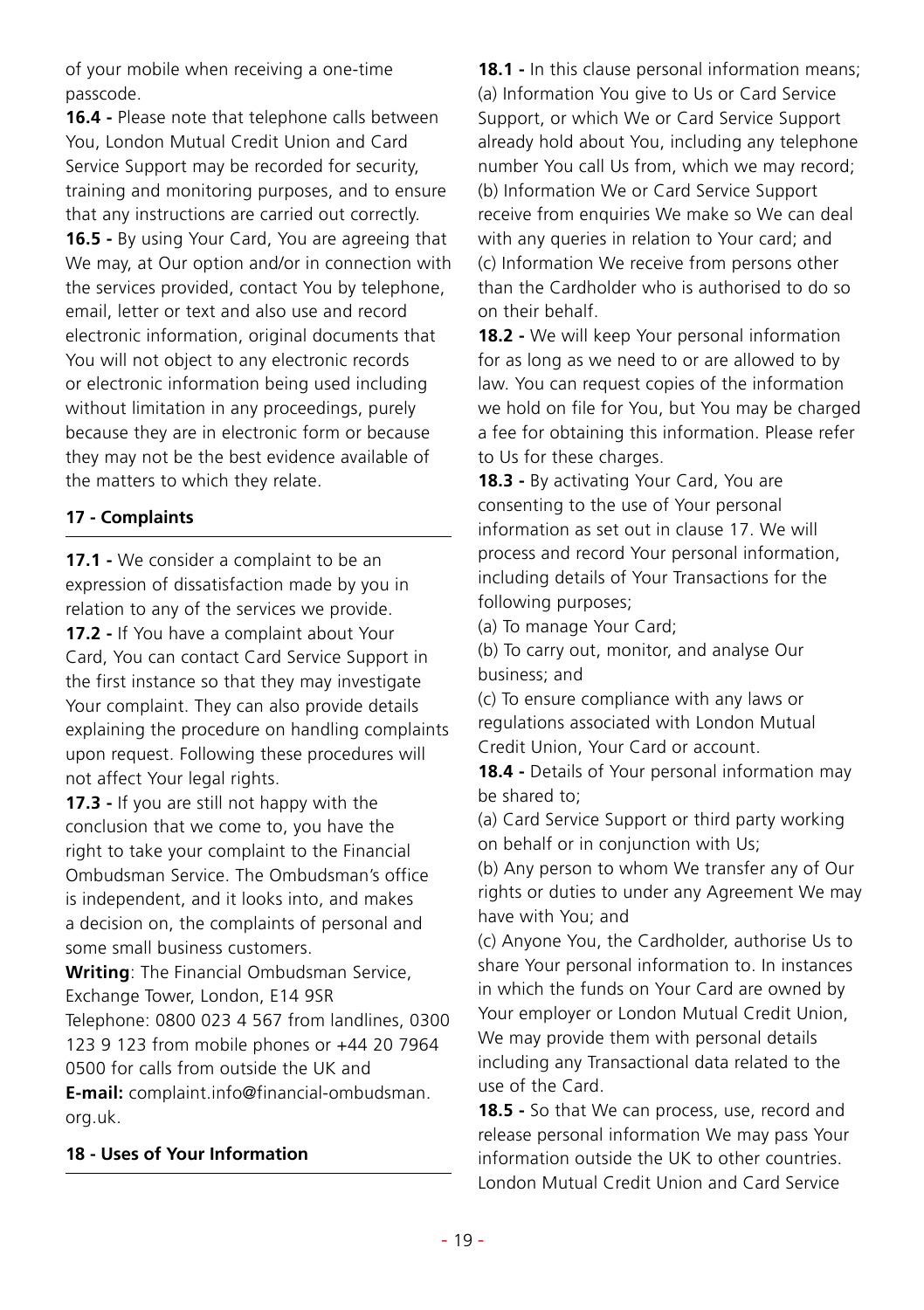Support are responsible for ensuring Your personal information continues to be protected during this type of transfer.

**18.6 -** We may release personal information about You to fraud prevention agencies, We will inform fraud agencies if we suspect that you have given Us false or inaccurate information for financial gain or We suspect fraud.

**18.7 -** Fraud prevention agencies will share search details and account information with Us and other organisations so that;

- Applications can be assessed for services and manage accounts
- Your identity can be verified to prevent money laundering or any other predicate crime;
- Fraud can be detected, prevented or to prosecute fraud and other crimes; and
- Any debts can be traced and recovered.

**18.8 -** The Fraud prevention agencies may share records with other organisations and will also use personal information for statistical analysis about fraud.

# **19 - Liability of Service Providers**

**(a)** London Mutual Credit Union, Card Service Support or Mastercard shall not be liable to You for any direct or indirect loss or damage (other than that which cannot be excluded by law) You may suffer as a result of Your use, inability to use Your Card or any loss or damage You suffer as a result of a third party using Your Card or Pin. **(b)** London Mutual Credit Union, Card Service Support or Mastercard shall not be liable to You in any circumstances for any direct or indirect loss or damage (other than that which cannot by law be excluded) that does not arise directly from the matters for which London Mutual Credit Union are responsible, or which is beyond Our, Card Service Support or Mastercard's reasonable control or which We, Card Service Support or Mastercard could not reasonably foresee.

**(c)** London Mutual Credit Union, Card Service Support or Mastercard cannot guarantee that a merchant will accept Your Card or will authorise any particular transaction. We shall not be liable for any direct or indirect loss or damage You

may suffer in the event that a Merchant refuses to accept Your Card through Your Card being suspended or cancelled.

**(d)** Unless otherwise agreed by Us in advance, any liability We may have to You will be limited to the actual amount of any loss or damage You incur or suffer.

**(e)** London Mutual Credit Union, Card Service Support or Mastercard may, at any time due to technical, security, maintenance, administration or other reasons, temporarily suspend the use of Your card for such period as We may require without incurring any liability to You. We shall not be liable for any loss, whether direct or indirect, or for consequential loss, or for any inconvenience arising from any failure to provide the service to You as a result of industrial action, power failure technical, malfunction of Our systems, or for other causes beyond Our reasonable control.

# **20 - Your liability**

**20.1 -** You will be liable to Us, (and agree to indemnify Us against) all actions, claims, costs, damages, demands, expenses, liabilities, losses and proceedings We directly or indirectly incur, or which are bought against Us, if You have acted fraudulently or have been negligent or misused Your Card or Pin or breached these Terms and Conditions including the costs of any legal action taken to enforce this Agreement. **20.2 -** London Mutual Credit Union or its service providers shall not be bound to recognise the interest or claim of any person other than that of the Cardholder in respect of the Available Balance on the Card, nor shall We be liable in any way for failing to recognise such interest or claim (except as required by law).

**20.3 -** No claim by You against a third party may be the subject of a defence or counterclaim against Us, Optimus, Mastercard or any other provider of services to Us.

**20.4 -** If we suspect that a Card is being used improperly or in breach of these Conditions we may, without having any liability to you for so doing, place a block on the relevant Card so as to prevent its further use. We will advise you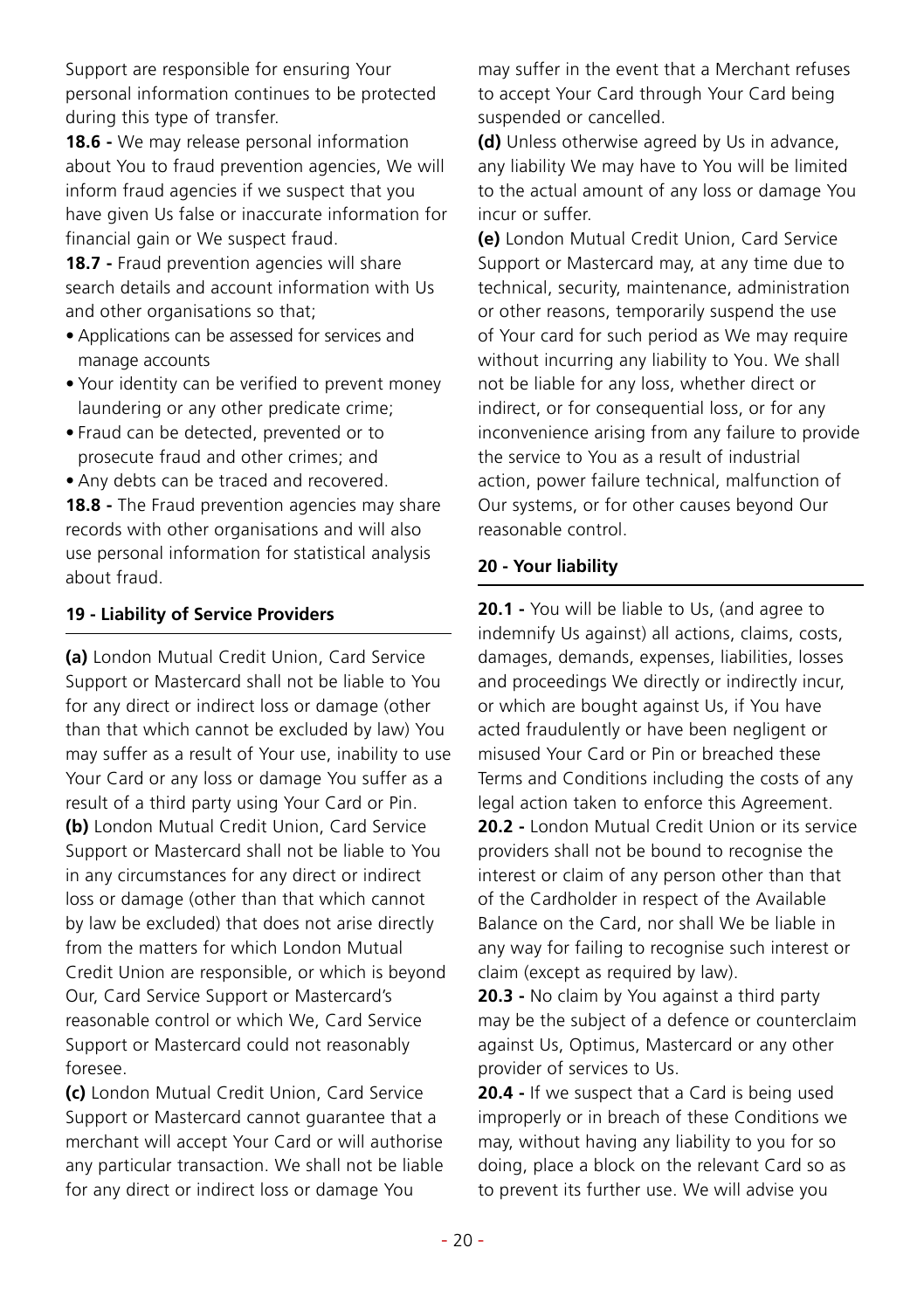of any block as soon as possible unless we are prevented from doing so by operation of law.

# **21 - General**

**21.1 -** You may not assign any or all Your rights or obligations under these Terms and Conditions, but We may do so at any time.

**21.2 -** Each of these clauses are separate from all other clauses, so that if one clause, or part thereof, is found to be void or otherwise unenforceable, it will not affect the validity of any of the others or part of such clauses.

**21.3 -** If We do not enforce any of the rights We have under this Agreement, or if We delay in enforcing them, that does not prevent Us from taking any action to enforce Our rights in the future.

**21.4 -** Upon termination of this Agreement, the Terms and Conditions that are capable of continuing to apply will do so.

**21.5 -** Apart from London Mutual Credit Union, a person who is not party to this Agreement may not enforce any of its terms.

**21.6 -** These Terms and Conditions will be governed by, and will be construed in accordance with, the laws of the United Kingdom and the courts of the United Kingdom will have exclusive jurisdiction.

**21.7 -** You and London Mutual Credit Union agree that these Terms and Conditions and any communication shall be in English.

# **22 - Data Protection**

**22.1 -** We will comply with our obligations under all relevant data protection legislation including UK Data Protection Act 2018 and General Data Protection regulation ("GDPR") in relation to the personal data we hold about you. For more information in relation to how we hold, process and disclose your information please contact London Mutual Credit Union.

**22.2 -** You agree that we may process your personal data that relates to You and belongs to You in order to allow us to provide you with these services which will be processed in accordance with our privacy and data protection policy. For children under the age of 13 the same applies but You need to get consent from whoever holds parental responsibility .

**22.3 -** If you knowingly provide false or inaccurate information that is fraudulent, we will record this with fraud prevention agencies. Law enforcement agencies may access and use this information.

**22.4 -** The fraud prevention agencies will share records with other organisations. We and other organisations may access and use the information recorded by fraud prevention agencies overseas.

**22.5 -** You have certain rights to receive a copy of any information we hold about you. Please contact Customer Services. You also have the right to access, update and rectify your personal data by contacting London Mutual Credit Union. It is your obligation to advise us if there is a change to your Registered Address or telephone number. You may also change your decision to opt in or out of receiving direct marketing from London Mutual Credit Union.

**22.6 -** The information we hold and process on you are under the terms of the UK's 2018 Data Protection Act and General Data Protection Regulation.

**22.7 -** We will process, manage, control, release and record information about you to:

- search fraud prevention agencies' records
- detect & prevent fraud, money-laundering, terrorism and other criminality
- adhere to regulatory and legal requirements
- provide & manage your accounts and services we provide to you
- **22.8 -** We may reveal information about you:
- to any third party working for us or whom we transfer obligations under our agreement with you
- to fraud prevention and law enforcement agencies
- to any payment scheme or system player under which we issue your card
- to any third-party debt collection agency to assist in the collection of any funds owed to us by you, if your account balance is negative and any associated costs & fees
- to anyone you authorise us to give information about you to.

**22.9 -** Where we process your information outside of the EEA or USA, we will ensure that your personal data is protected.